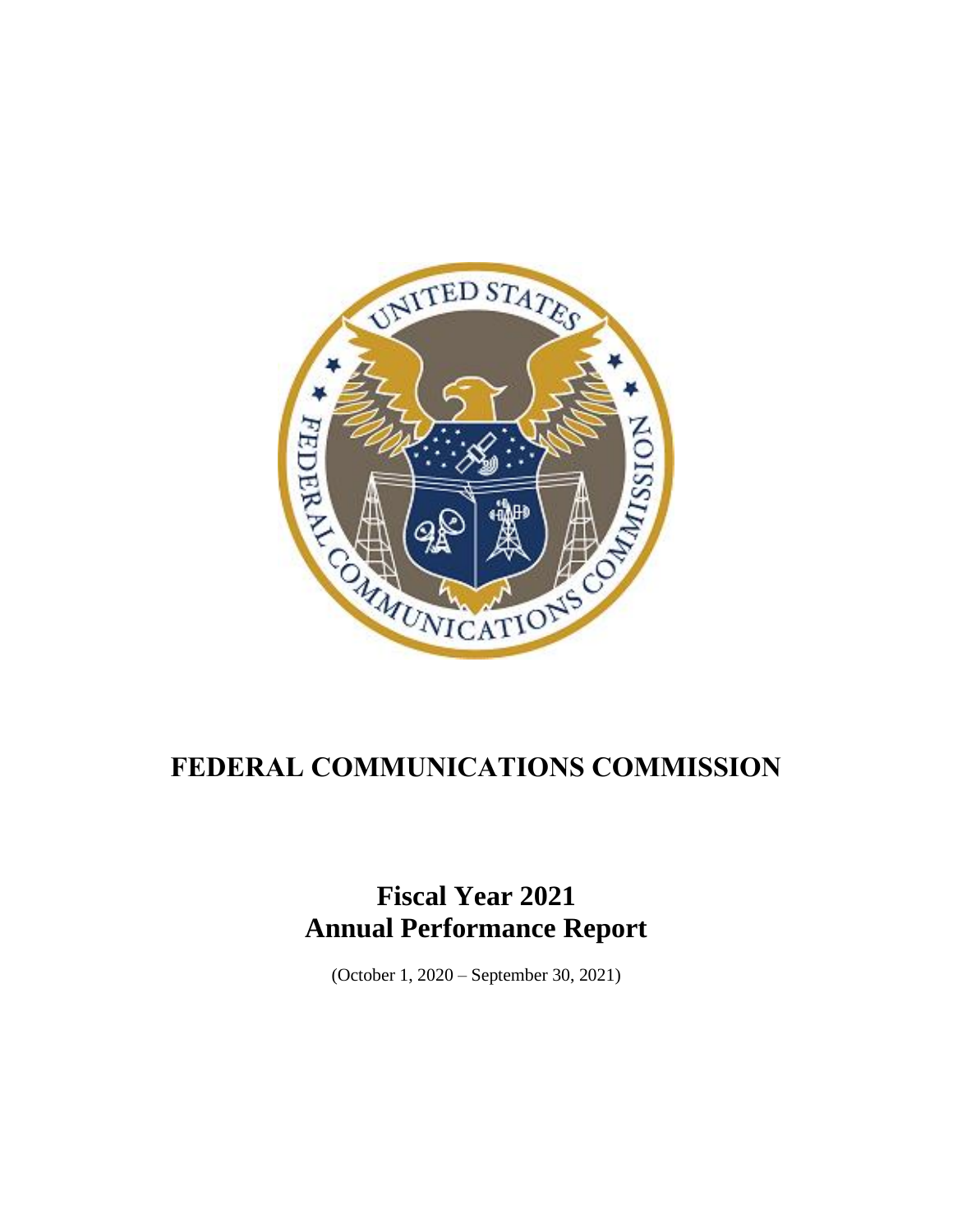## *Message from the Chairwoman*

As Chairwoman of the Federal Communications Commission (FCC or Commission), it is my pleasure to present the FCC's Annual Performance Report for Fiscal Year (FY) 2021. At the outset, please note that the FCC's FY 2021 Annual Performance Report reflects the strategic and performance goals included in the FCC's FY 2021 Budget proposal, which contained the FCC's FY 2021 performance plan, and which was submitted to Congress prior to my tenure as the FCC's agency head.

Pursuant to the GPRA Modernization Act of 2010, P.L. 111-352, and Office of Management and Budget (OMB) Circular A-11, the FCC has updated its strategic and performance goals since the presidential transition in January of 2021 to reflect the priorities of the administration of the FCC under my leadership. The new strategic goals, which can be found in the FCC's Strategic Plan for FY's 2022 – 2026, include: Pursue a 100% Broadband Policy; Promote Diversity, Inclusion, Equity and Accessibility; Empower Consumers; Enhance Public Safety and National Security; Advance America's Global Competitiveness; and Foster Operational Excellence. For additional information on the FCC's new goals, please see the FCC's Strategic Plan for FY's 2022-2026, which is available at: [https://www.fcc.gov/about/strategic-plans-budget.](https://www.fcc.gov/about/strategic-plans-budget)

During FY 2021, the Commission mounted an extraordinary response to a historic crisis. The FCC worked on a bipartisan basis to set up the Nation's largest-ever broadband affordability program, the Emergency Broadband Benefit (EBBP), which helped millions of households afford internet access during the pandemic before its completion on December 31, 2021. The FCC has now launched the Affordable Connectivity Program, the \$14.2 billion successor program to EBBP, and has already surpassed 10 million households enrolled. The Commission looks forward to reporting on its accomplishments in future years.

In addition, the Commission launched the Emergency Connectivity Fund, the first nationwide effort to close the Homework Gap so no child is left offline. Through this program, school-aged children have access to over 8.9 million connected devices that will help them keep up with their schoolwork and develop the skills they need for success in the digital age. Furthermore, over the past year, the Commission has made historic investments in telehealth technology across the country and healthcare centers nationwide that are receiving much needed funding support to assist with efforts to expand telehealth.

In FY 2021, the FCC made incredible strides towards helping the American public through this pandemic. Throughout the year, the Commission worked diligently towards achieving its mission across all of its strategic goals, and I am pleased to present this Annual Performance Report to highlight the Commission's wide array of accomplishments during FY 2021.

Summ Remmum

Jessica Rosenworcel Chairwoman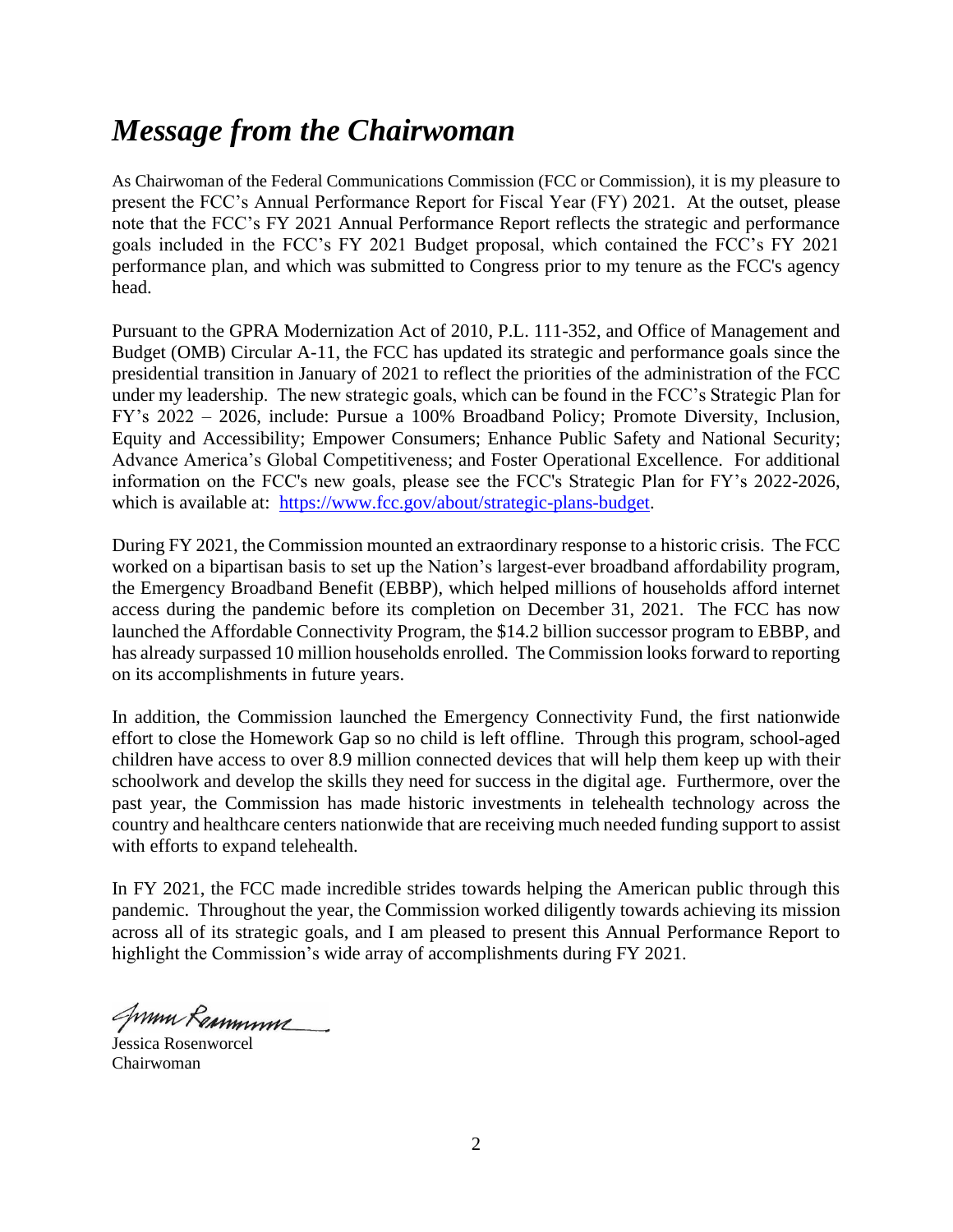# *Mission*

As specified in section one of the Communications Act of 1934, as amended, the Federal Communications Commission's (FCC's or Commission's) mission is to "make available, so far as possible, to all the people of the United States, without discrimination on the basis of race, color, religion, national origin, or sex, rapid, efficient, Nation-wide, and world-wide wire and radio communication service with adequate facilities at reasonable charges."<sup>1</sup> In addition, section one provides that the Commission was created "for the purpose of the national defense" and "for the purpose of promoting safety of life and property through the use of wire and radio communications."<sup>2</sup>

## *About the Federal Communications Commission*

The FCC is an independent regulatory agency of the United States Government. The FCC is charged with regulating interstate and international communications by radio, television, wire, satellite, and cable. The Commission also regulates telecommunications and advanced communication services and video programming for people with disabilities, as set forth in various sections of the Communications Act.

The FCC is directed by five Commissioners, who are appointed by the President and confirmed by the Senate for five-year terms, except when filling the unexpired term of a previous Commissioner. Only three Commissioners can be from the same political party at any given time. The President designates one of the Commissioners to serve as Chairman.

The FCC is organized by function. There are seven Bureaus and ten Offices. The Bureaus and the Office of Engineering and Technology process applications for licenses to operate facilities and provide communications services; analyze complaints from consumers and other licensees; conduct investigations; develop and implement regulatory programs; and organize and participate in hearings and workshops. Generally, the Offices provide specialized support services. The Bureaus and Offices are:

• **The Consumer & Governmental Affairs Bureau** develops and implements consumer policies, including disability access and policies affecting Tribal nations and state and local governments. The Bureau also serves as the public face of the Commission through outreach and education and responds to consumer inquiries and informal complaints. The Bureau maintains collaborative partnerships with consumer-facing organizations and state, local, and Tribal governments in such areas as implementation of critical initiatives, implementation of new technologies, and emergency preparedness. In addition, the Bureau's Disability Rights Office provides expert policy and compliance advice on accessibility with respect to various forms of communications for persons with disabilities. The Bureau also ensures public facing access to the Commission for persons with disabilities via a team of American Sign Language interpreters and accessible formats specialists.

 $147$  U.S.C. § 151.

<sup>2</sup> *Id.*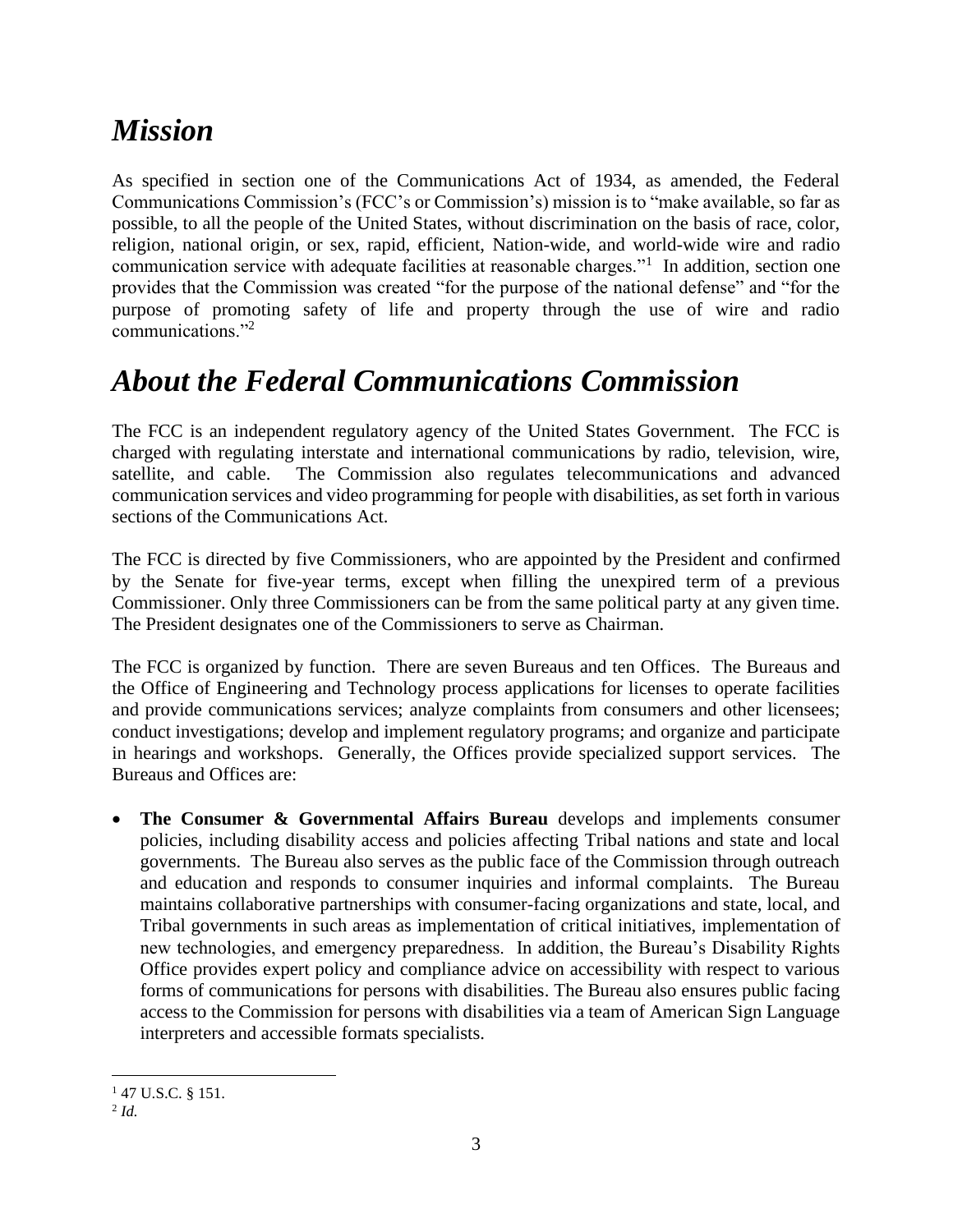- **The Enforcement Bureau** enforces the Communications Act and the FCC's rules. It acts to protect consumers, ensure efficient use of spectrum, further public safety, promote competition, resolve disputes, and protect the integrity of FCC programs and activities from fraud, waste, and abuse.
- **The International Bureau** administers the FCC's international telecommunications and satellite programs and policies, including licensing and regulatory functions. The Bureau promotes pro-competitive policies abroad, coordinates the FCC's global spectrum activities, and advocates for U.S. interests in international communications and competition. The Bureau works to promote high-quality, reliable, interconnected, and interoperable communications infrastructure on a global scale.
- **The Media Bureau** recommends, develops, and administers the policy and licensing programs relating to electronic media, including broadcast, cable, and satellite television in the United States and its territories.
- **The Public Safety and Homeland Security Bureau** develops and implements policies and programs to strengthen public safety communications and interoperability, homeland security, national security, emergency management and preparedness, disaster management, and network reliability and resiliency. These efforts include rulemaking proceedings that promote more efficient use of public safety spectrum, improve public alerting mechanisms, enhance the nation's 911 emergency calling system, and establish frameworks for communications prioritization during crises. The Bureau also maintains 24/7 operations capability and promotes Commission preparedness to assist the public, first responders, the communications industry, and all levels of government in responding to emergencies and major disasters where reliable public safety communications are essential. Finally, the Bureau coordinates the Commission's national security mission and consults with the Defense Commissioner pursuant to 47 CFR § 0.181 of the Commission's rules.
- **The Wireless Telecommunications Bureau** is responsible for wireless telecommunications programs and policies in the United States and its territories, including licensing and regulatory functions. Wireless communications services include cellular, paging, personal communications, mobile broadband, and other radio services used by businesses and private citizens.
- **The Wireline Competition Bureau** develops, recommends, and implements policies and programs for wireline telecommunications, fixed (as opposed to mobile) broadband and telephone lines, striving to promote the widespread development and availability of these services. The Bureau has primary responsibility for the Universal Service Fund which helps connect all Americans to communications networks.
- **The Office of Administrative Law Judges** is composed of one judge (and associated staff) who presides over hearings and issues decisions on matters referred by the FCC.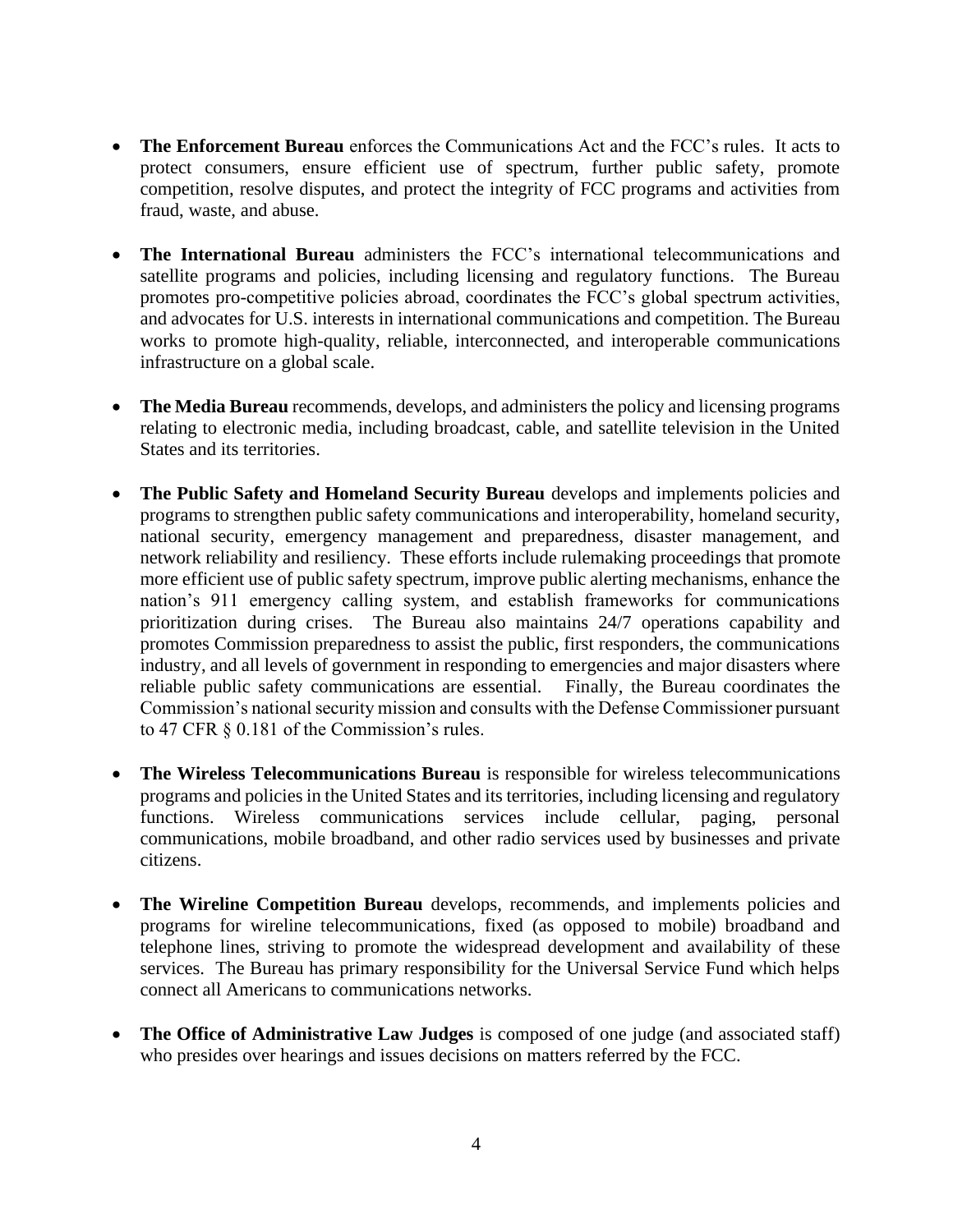- **The Office of Communications Business Opportunities** promotes diversity, competition and innovation in the provision and ownership of telecommunications and information services by supporting opportunities for small businesses as well as women-owned and minority-owned communications businesses.
- **The Office of Economics and Analytics** provides objective economic analysis to support Commission policy making and implements agency-wide data practices and policies, including implementing significant economically-relevant data collections. The Office also manages the FCC's auctions in support of and in coordination with the FCC's Bureaus and Offices.
- **The Office of Engineering and Technology** advises the FCC on technical and engineering matters. This Office develops and administers FCC decisions regarding spectrum allocations and unlicensed devices and coordinates use of the spectrum with the Executive Branch. The Office also oversees the Commission's equipment authorization program to ensure compliance with technical rules and its experimental licensing program to promote new and innovative technologies and services.
- **The Office of the General Counsel** serves as the FCC's chief legal advisor.
- **The Office of the Inspector General** conducts and supervises audits and investigations relating to FCC programs and operations.
- **The Office of Legislative Affairs** serves as the liaison between the FCC and Congress, as well as other Federal agencies.
- **The Office of the Managing Director** administers and manages the FCC.
- **The Office of Media Relations** informs the media of FCC decisions and serves as the FCC's main point of contact with the media.
- **The Office of Workplace Diversity** develops, coordinates, evaluates, and recommends to the Commission policies, programs, and practices that foster a diverse workforce, and promotes and ensures equal employment opportunity (EEO) for all employees and applicants without regard to race, color, religion, sex (including pregnancy and gender identity), sexual orientation, national origin, age, disability (mental, intellectual, or physical), marital status, parental status, political affiliation, genetic information (including medical history), or any other basis protected by law.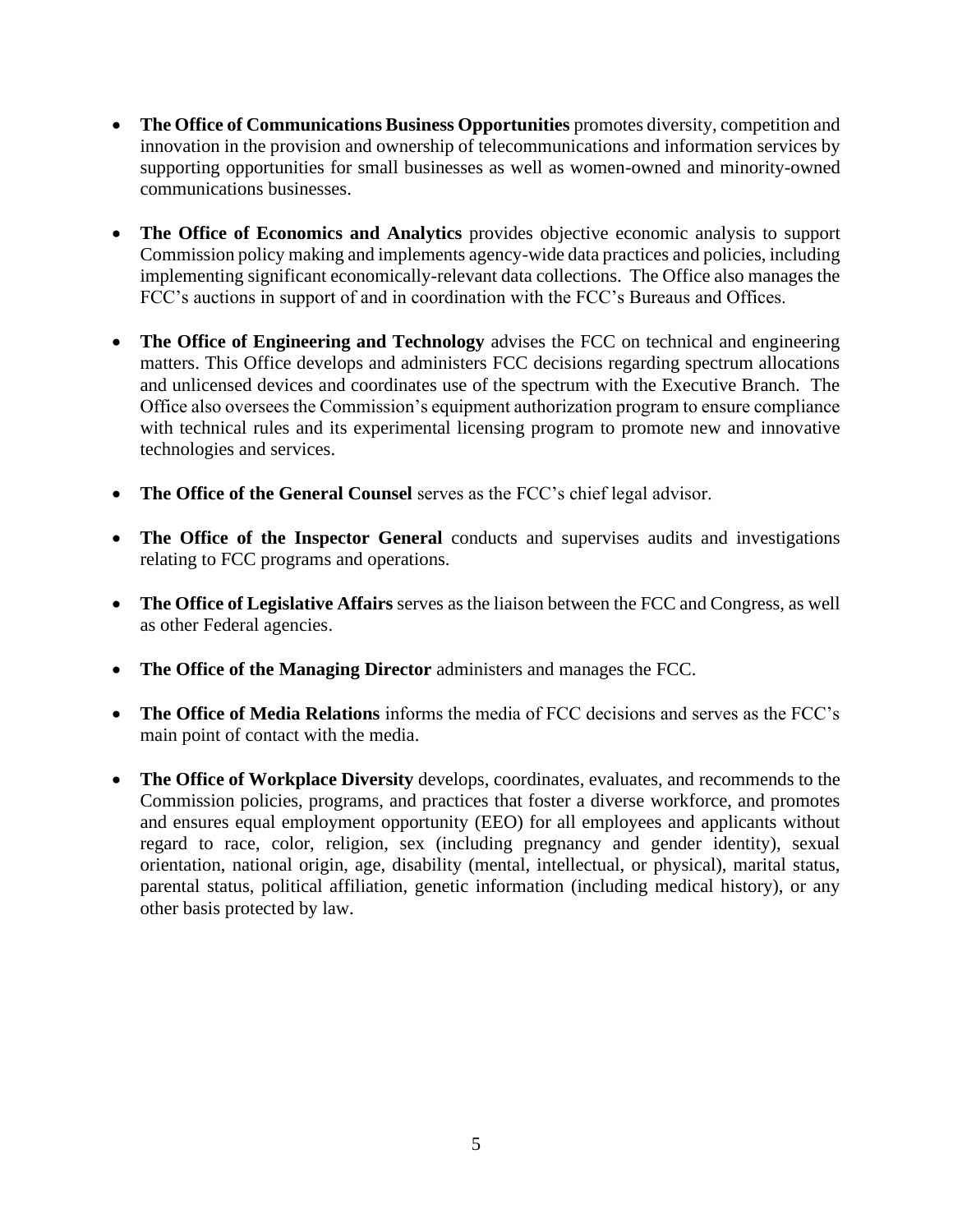# **CLOSING THE DIGITAL DIVIDE**

*Develop a regulatory environment to encourage the private sector to build, maintain, and upgrade next-generation networks so that the benefits of advanced communications services are available to all Americans. Where the business case for infrastructure investment doesn't exist, employ effective and efficient means to facilitate deployment and access to affordable broadband in all areas of the country.*

### *FY 2021 PERFORMANCE HIGHLIGHTS*

A key priority for the FCC is to close the digital divide in rural America. The FCC used several mechanisms and funding models to increase broadband service in rural areas, including the Rural Digital Opportunity Fund, the Emergency Connectivity Fund, the COVID-19 Telehealth Program, the Emergency Broadband Benefit Program, and the Connected Care Pilot Program.

### **Rural Digital Opportunity Fund**

The FCC moved forward with funding new broadband deployments through the Rural Digital Opportunity Fund by authorizing over \$311 million in broadband funding across thirty six states and as of September 30, 2021, the Commission has obligated \$136 million of the amount authorized. The FCC also took steps to clean up issues with the program's design originating from its adoption in 2020. As a result of this funding authorization, forty eight broadband providers will bring 1 Gbps broadband speeds to nearly 200,000 homes and businesses over the next 10 years.

#### **Emergency Connectivity Fund**

The FCC adopted rules implementing the \$7.17 billion program, funded by the American Rescue Plan Act of 2021, which enables schools and libraries to purchase laptop and tablet computers, Wi-Fi hotspots, and broadband connectivity for students, school staff, and library patrons in need during the COVID-19 pandemic. For the first application filing window (June 29, 2021 through August 13, 2021), the FCC received requests for \$5.137 billion to fund 9.1 million connected devices and 5.4 million broadband connections that will be received or delivered between July 1, 2021 and June 30, 2022. The first filing window attracted applications from all 50 states, American Samoa, Guam, Northern Mariana Islands, Puerto Rico, U.S. Virgin Islands and the District of Columbia – including schools and libraries in both rural and urban communities.

As of September 30, 2021, the FCC has committed over \$1.2 billion for 3,040 schools, 260 libraries, and 24 consortia that applied for support from the Emergency Connectivity Fund Program. The first wave of funding commitments will provide students, school staff, and library patrons in all 50 states and Guam, Puerto Rico, and the District of Columbia access to the devices and broadband connectivity they need to support their off-campus education needs. The first wave of funding will also support 3,081,131 devices and 774,115 broadband connections and help connect over 3.6 million students who would otherwise lack access.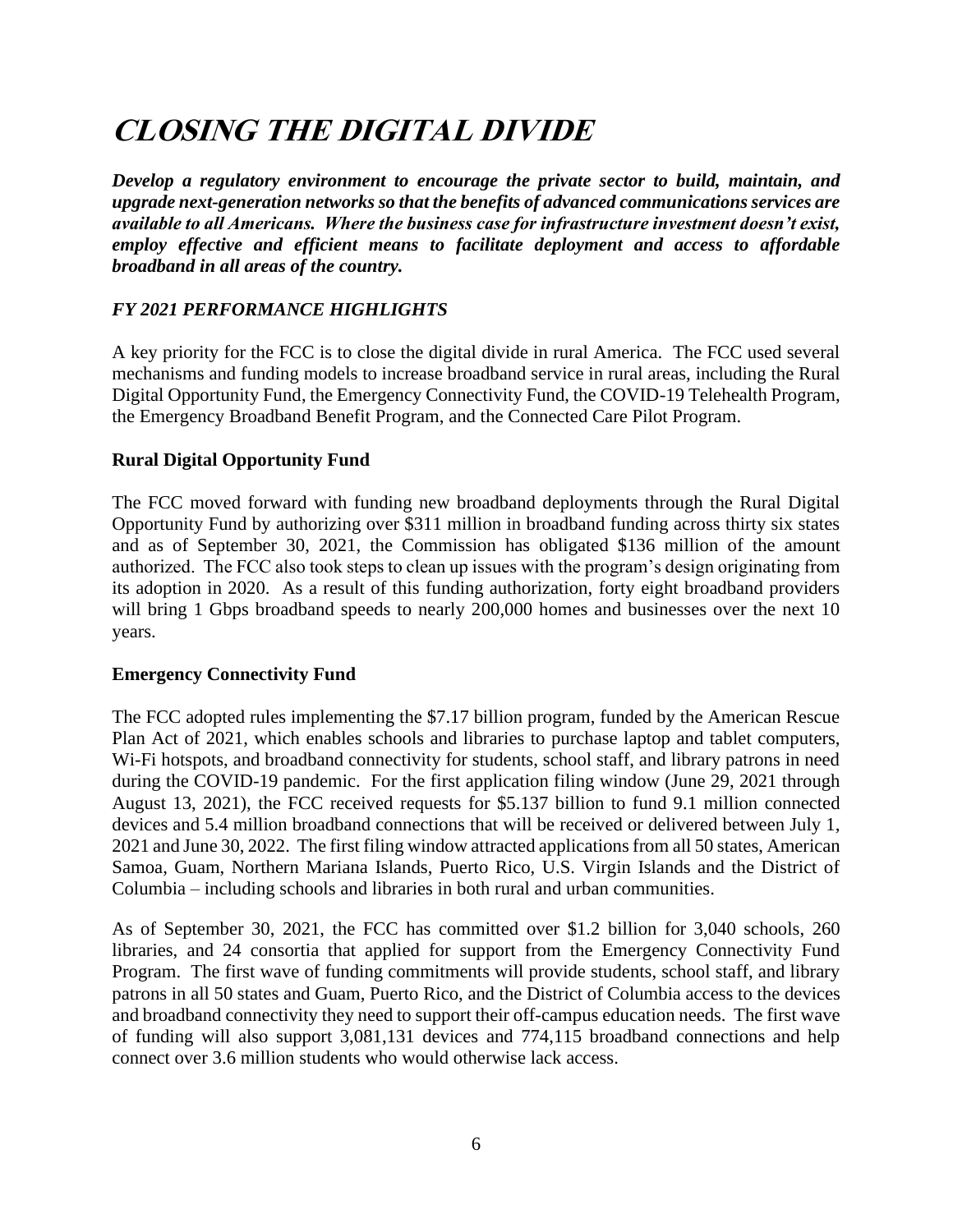#### **COVID 19- Telehealth Program**

The FCC approved a total of over \$165 million in funding applications for Round 2 of its COVID-19 Telehealth Program, a \$249.95 million federal initiative that builds on the \$200 million program established as part of the Coronavirus Aid, Relief, and Economic Security (CARES) Act. The FCC has so far approved 280 applications to receive Round 2 funding. The program supports the efforts of health care providers to continue serving their patients by providing telecommunications services, information services, and connected devices necessary to enable telehealth during the COVID-19 pandemic.

#### **Emergency Broadband Benefit Program**

As of September 30, 2021, over six million households have enrolled in the Emergency Broadband Benefit Program since its launch in mid-May. The Emergency Broadband Benefit Program is a \$3.2 billion federal initiative to provide qualifying households discounts on their internet service bills and an opportunity to receive a discount on a computer or tablet. This program provides eligible households with discounts of up to \$50 a month for broadband service, and up to \$75 a month if the household is on Tribal lands. It also provides a one-time discount of up to \$100 on a computer or tablet for eligible households. The Commission has now transitioned from the Emergency Broadband Benefit Program to the new \$14.2 billion Affordable Connectivity Program effective December 31, 2021.

#### **Connected Care Pilot**

The FCC approved a Report and Order offering guidance on the administration of the \$100 million Connected Care Pilot Program, including guidance on eligible services, competitive bidding, invoicing, and data reporting for selected participants. As of September 30, 2021, the FCC had approved \$57 million in funding for 59 pilot projects serving patients in 30 states plus Washington, DC.

#### **Updating E-Rate Rules**

The FCC proposed revisions to the definition of library in the E-Rate program rules to provide clarity regarding the eligibility of Tribal libraries and to promote increased participation of underrepresented Tribal libraries in the E-Rate Program. Certain Tribal libraries have been unable to participate and receive support from the program, which provides discounts on broadband services and internal connections to schools and libraries, because they did not qualify under an outdated definition of a library included in the 1996 version of the Library Services and Technology Act that was adopted in the Commission's rules. The FCC's proposed revisions will remove this outdated reference from its rules, align the eligibility requirements between the E-Rate and Emergency Connectivity Fund Programs, and promote the increased participation of Tribal libraries by making it clear they are eligible to receive support through the E-Rate Program.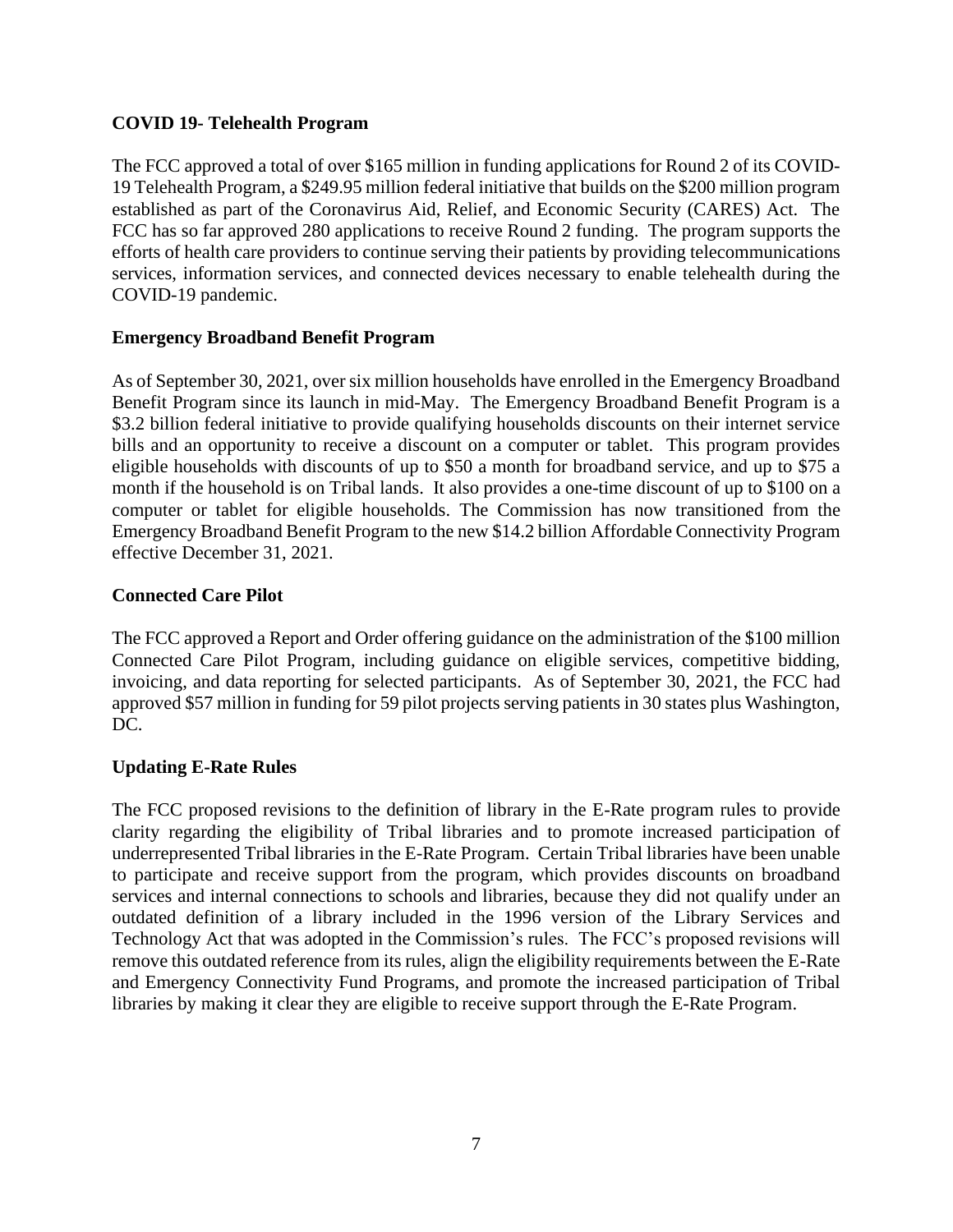#### **Broadband Data Collection**

During the reporting period, the FCC accomplished a number of critical milestones in the development and implementation of the Broadband Deployment Accuracy and Technology Availability Act (Broadband DATA Act) that will enable it to produce precise and consistent maps of broadband availability to ensure that federal, state, and local resources can be targeted to connect everyone, everywhere to high-speed, reliable broadband service. In January 2021 the FCC adopted the *Third Report and Order* in the Broadband Data Collection proceeding, specifying which fixed and mobile broadband Internet access service providers are required to report broadband availability data and expanding the reporting and certification requirements for certain fixed and mobile broadband filers. The *Third Report and Order* also adopted standards for verifying mobile data and collecting verified broadband data from state, local, and Tribal entities and certain third parties and adopted processes for submitting challenges to fixed and mobile coverage map data and data in the Broadband Serviceable Location Fabric (Fabric), along with processes for providers to respond to such challenges. In addition, the *Third Report and Order* established standards for identifying locations that will be included in the Fabric and for enforcement of the requirements associated with the Broadband Data Collection.

In February 2021, Chairwoman Rosenworcel established the Broadband Data Task Force (Task Force) to lead the cross-agency effort to implement improvements to the FCC's broadband data and mapping tools. Since then, the Task Force, working closely other FCC Bureaus and Offices, has passed multiple significant milestones essential to fully implement the Broadband DATA Act. Specifically, the FCC has:

- Coordinated with the United States Postal Service (USPS) to develop and execute a pilot program to test the feasibility of partnering with federal agencies that operate delivery fleet vehicles, including the USPS, to supplement and verify the broadband deployment and availability data. Pursuant to the Broadband DATA Act, the FCC submitted a report to Congress on this pilot program on May 24, 2021.
- Awarded a Data Architect and Design Services contract to develop a framework for the data flow of the complex, interrelated systems associated with the Broadband Data Collection (BDC). On July 2, 2021, the FCC awarded a follow-on contract for the BDC system design and implementation.
- Initiated a competitive procurement process for the creation of the Fabric, a common dataset of all locations in the United States where fixed broadband Internet access service can be installed. This competitive bidding process was specifically required in the Broadband DATA Act. The FCC expects to conclude the competitive bidding process in Fiscal Year 2022.
- Executed an interagency agreement with the National Telecommunications and Information Administration (NTIA) and the United States Department of Agriculture (USDA) to share information about and coordinate the distribution of federal broadband deployment funds under the FCC's high-cost programs, Rural Utilities Service programs at USDA, and NTIA programs.
- Released a detailed public notice (PN), technical appendix, and proposed rules seeking comment on the technical requirements for the mobile challenge, verification, and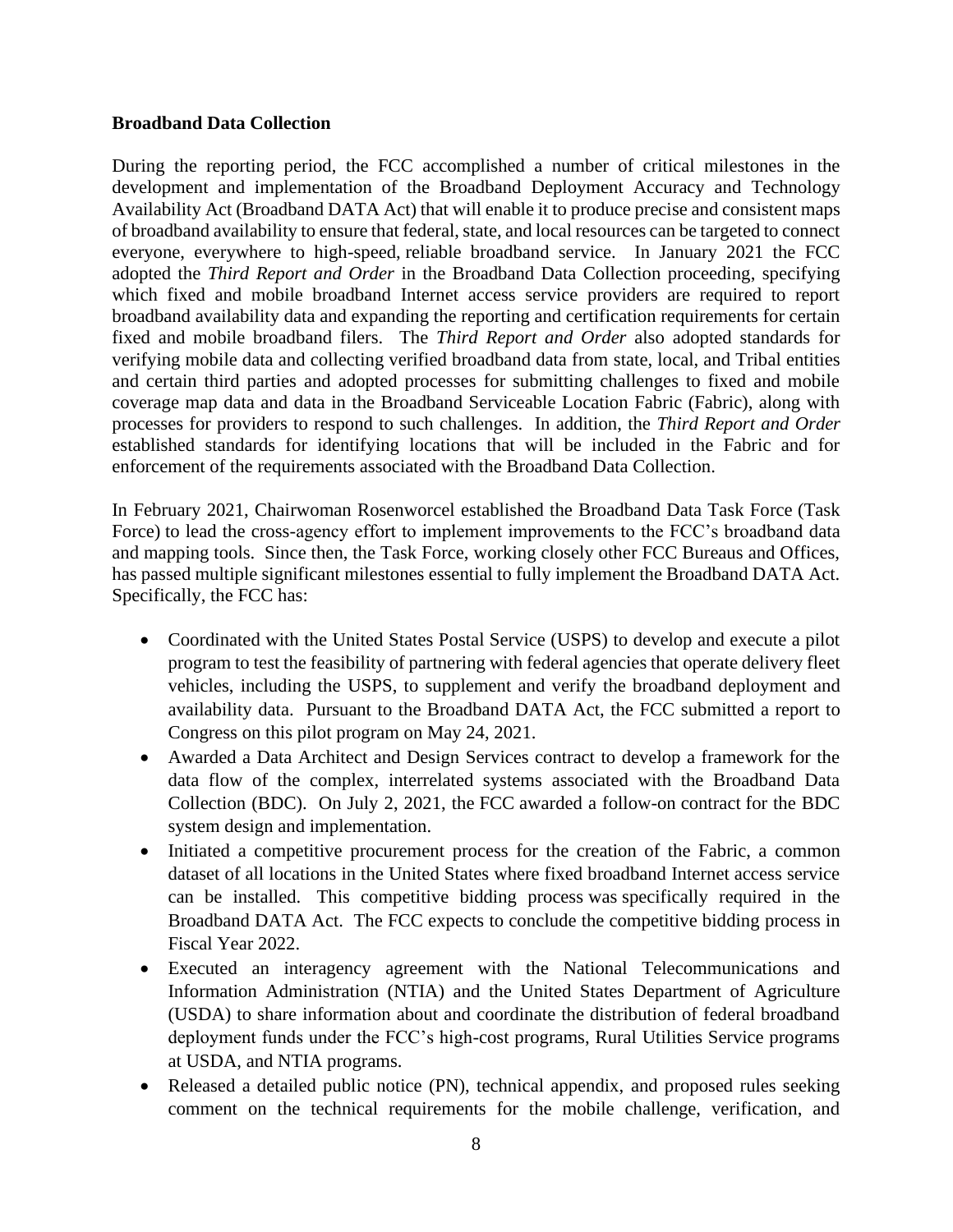crowdsource processes required by the Broadband DATA Act. FCC staff hosted a webinar on August 12 during which staff discussed the proposed details for the challenge process and verification methodologies and responded to questions from stakeholders prior to the deadline for filing comments and reply comments. Staff are reviewing the record developed in response to the PN and anticipate an order in Fiscal Year 2022.

- Executed a contract modification to develop the additional functionality for the FCC Speed Test app to be used for the mobile challenge and crowdsource processes.
- Launched a new webpage www.fcc.gov/BroadbandData to serve as a central location for information about the Broadband Data Collection. The webpage also provides access to a new portal through which consumers can share their experiences with broadband services in their area. The FCC has received over 13,000 submissions through the portal.
- Released a new, first-of-its-kind map showing 4G LTE broadband and voice coverage for the country's four largest mobile carriers. The four carriers used the new BDC propagation model parameters to submit their 4G LTE broadband and voice coverage data as of May 15, 2021, as a part of their semi-annual Form 477 submission. The maps rendered by the FCC from this data provide the public a preview of how the mobile data to be collected as a part of the BDC will look, and the FCC will also use this data to assist in its ongoing efforts to develop and test the BDC systems and platforms.

## *PROMOTING INNOVATION*

*Foster a competitive, dynamic, and innovate market for communications services through policies that promote the introduction of new technologies and services. Ensure that the FCC's actions and regulations reflect the realities of the current marketplace, promote entrepreneurship, expand economic opportunity, and remove barriers to entry and investment.* 

### *FY 2021 PERFORMANCE HIGHLIGHTS*

The FCC took several actions to make additional spectrum available for 5G deployment:

- The FCC has taken a number of actions related to the 4.9 GHz (4940-4990 MHz) band, which is licensed exclusively to public safety agencies and private entities that support them. First, it issued a stay of the rules adopted in September 2020, which would have allowed non-public use of the band through a state-by-state leasing framework. Next, it vacated the order adopting those rules and issued a Further Notice of Proposed Rulemaking (FNPRM) seeking comment on alternate means of increasing use of the band while protecting public safety operations.
- The FCC made mid-band spectrum in the 3.45-3.55 GHz band available for auction by reallocating 100 megahertz in the 3.45 GHz band for flexible use wireless services. The FCC also adopted procedures for Auction 110, in which the spectrum was divided into ten 10-megahertz blocks licensed by geographic areas known as Partial Economic Areas (PEAs). Bidding in Auction 110 began in October 2021.
- The Wireless Telecommunications Bureau (WTB) granted 237 applications for Priority Access Licenses won in the 3.5 GHz auction (Auction 105). These applications represent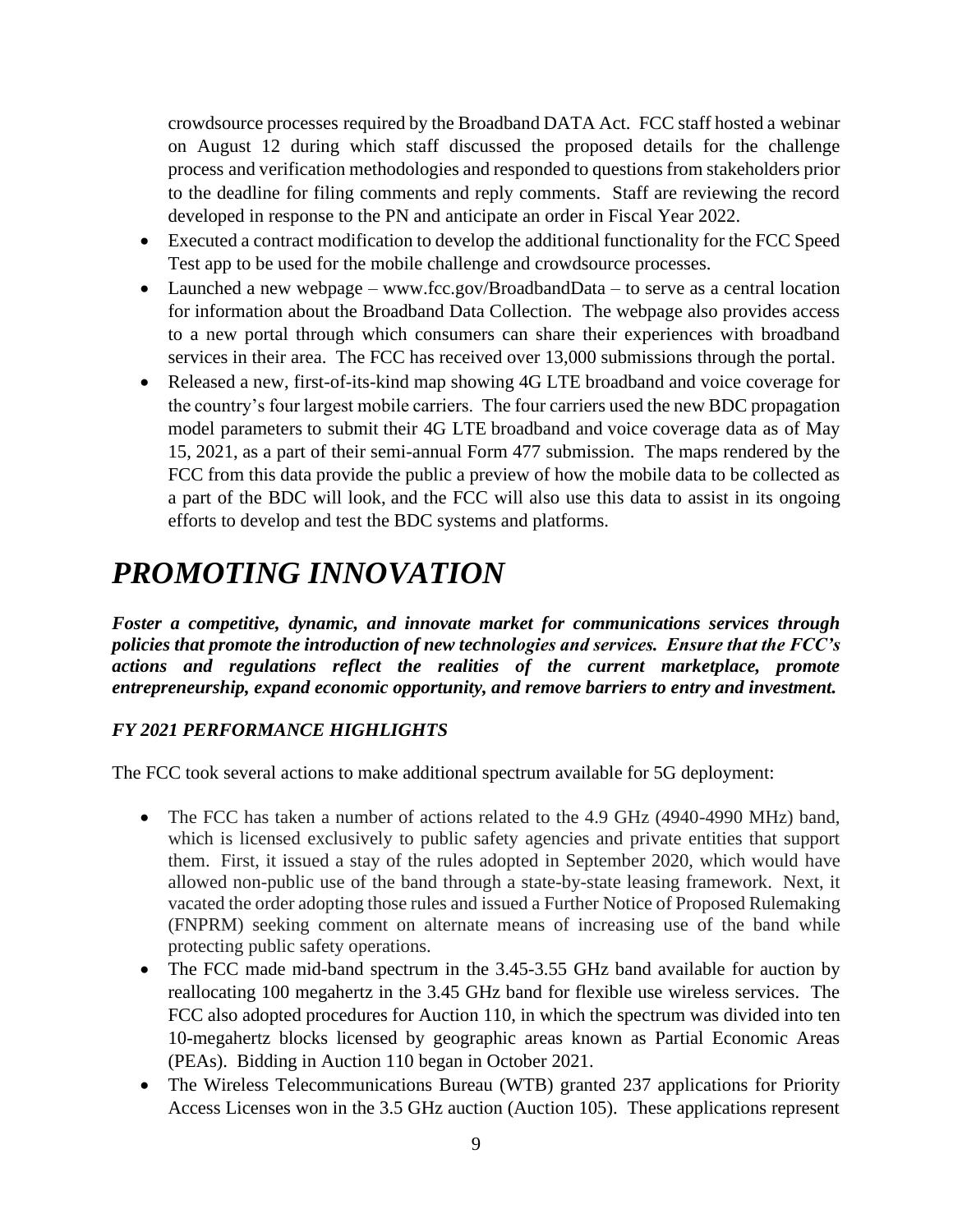17,601 Priority Access Licenses. Subsequently, 13 additional applications were granted, representing 125 licenses.

- WTB granted 5,676 licenses in the 3.7 GHz service (3.7 to 3.98 GHz, also referred to as the C-band) following completion of Auction 107.
- WTB and the Office of Engineering and Technology took seven actions related to 3.5 GHz Environmental Sensing Capability (ESC) and Spectrum Access Systems (SAS) approvals, including approving new SAS and ESCs, expanding the geographic scope of existing SAS and ESC authorizations, and approving new ESC sensor deployments..
- WTB reviewed nearly 400 applications in the Commission's 2.5 GHz Rural Tribal Priority Window, which provided an opportunity for federally recognized Tribes and Alaska Native Villages to apply for spectrum in the 2.5 GHz band. Further, the Office of Economics and Analytics (OEA) and WTB proposed bidding procedures for Auction 108 in which countywide overlay licenses for unused spectrum in the 2.5 GHz band will be offered.
- By the end of September 2021, WTB staff had:
	- o Accepted a total of 319 applications for filing, through six Accepted for Filing (AFF) Public Notices (September 2020, November 2020, January 2021, April 2021, July 2021, September 2021).
	- o Granted 272 applications.
	- o Issued individual orders granting waivers of the eligibility rules applicable to the Tribal Priority Window to sixteen applicants.
- In September, 2021, WTB issued a Public Notice encouraging Rural Tribal Priority Window applicants to cooperate to voluntarily resolve mutual exclusivity between applications in order to expedite action on remaining applications.
- During the review of the applications, from October 2020 through the end of September 2021, WTB staff conducted extensive outreach including hundreds of telephone calls to Tribal applicants to seek additional information in connection with applications and respond to inquiries.
- The FCC took the next step in its Partitioning, Disaggregation and Leasing Spectrum proceeding, releasing a FNPRM that proposes the creation of an Enhanced Competition Incentive Program to further encourage current spectrum licensees to enter into secondarymarket transactions with Tribal Nations and small providers.

The FCC adopted a spectrum allocation for the 2200-2290 MHz band to bolster the U.S. commercial space industry's access to spectrum needed for successful rocket launches. This allocation lays the groundwork for giving private space travel and satellite launch companies access to spectrum in the band for transmissions from space launch vehicles during pre-launch testing and space launch operations. The FCC also sought comment on the potential use of the 420-430 MHz, 2025-2110 MHz, and 5650-5925 MHz bands for space launch operations, as well as on appropriate licensing and technical rules for each band.

The FCC issued a Notice of Proposed Rulemaking (NPRM) seeking comment on how to maximize efficient use of 500 megahertz of spectrum between 12.2-12.7 GHz (12 GHz band), which in the United States is allocated on a primary basis for non-Federal Direct Broadcast Satellite (DBS), non-geostationary Fixed Satellite Service (NGSO FSS), and Fixed Service. The item sought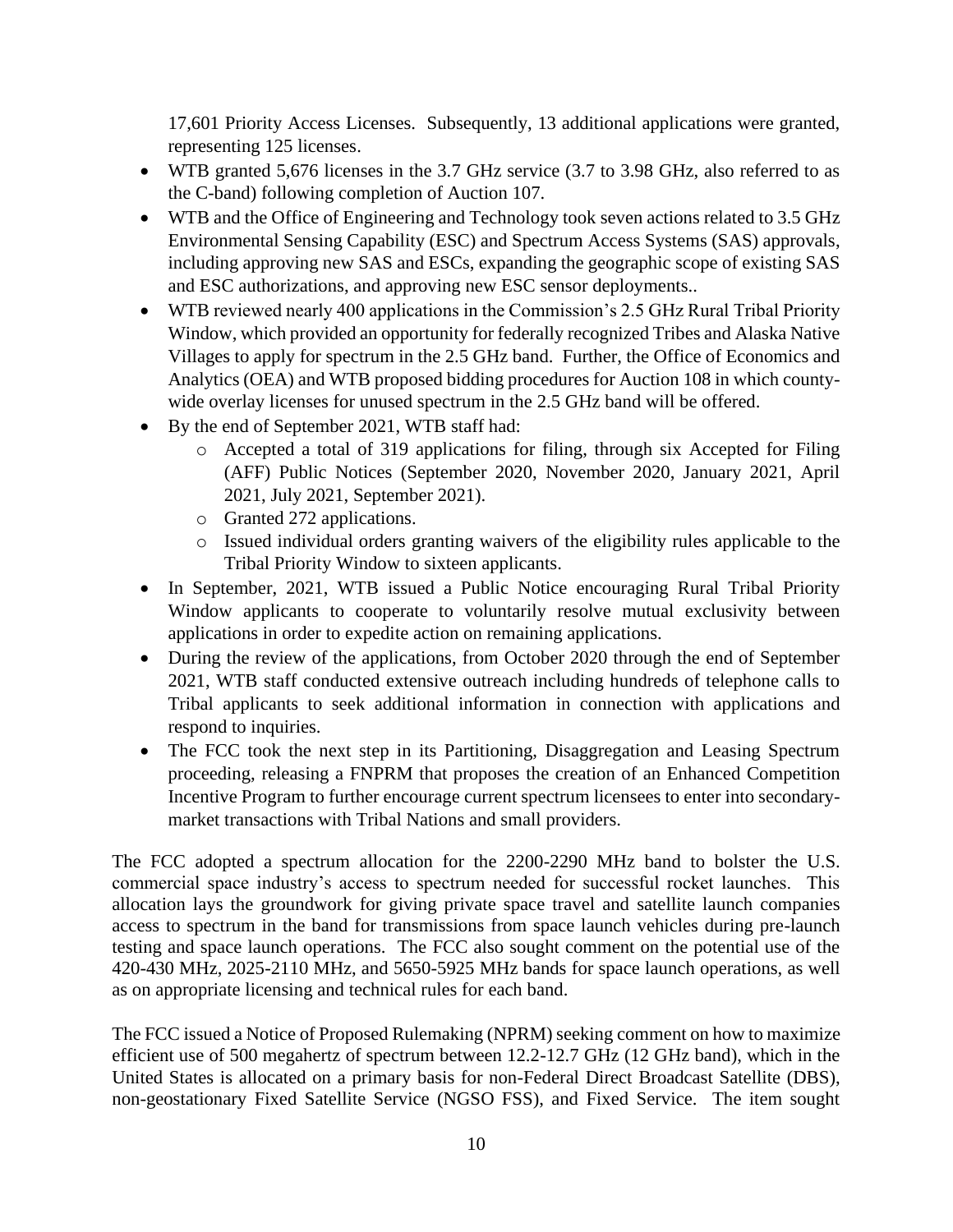comment on whether and how the Commission's rules might allow for terrestrial flexible use, including two-way mobile service, in the 12 GHz band, given the presence of incumbent uses and allocations.

The FCC adopted rules to increase opportunities for unlicensed white space devices to operate on broadcast television channels and expand wireless broadband connectivity in rural and underserved areas.

The FCC repurposed 45 megahertz in the 5.850-5.925 GHz band (5.9 GHz band) for the expansion of unlicensed mid-band spectrum operations. The FCC decision retained 30 megahertz of spectrum in the 5.9 GHz band for intelligent transportation system (ITS) operations to meet current and future ITS needs within the transportation and vehicular-safety related ecosystem and provided unlicensed access to an additional 45 megahertz of mid-band spectrum to help meet the growing demand for wireless broadband.

The FCC's Office of Engineering and Technology began the process to authorize use of 6 GHz Band Automated Frequency Coordination Systems to facilitate standard-power unlicensed operations in this mid-band spectrum in addition to indoor low-power operations.

The FCC updated its radio frequency device marketing and importation rules to accelerate the timeframe for developing and releasing new wireless devices. The rules will give innovators more flexibility to engage in crowdfunding and other popular marketing campaigns and, in specific cases, to import devices still under equipment authorization review. The updated rules permit importation of up to 12,000 devices for certain pre-sale activities and permit conditional sales of devices to consumers prior to the devices obtaining equipment authorization.

The FCC proposed to add a co-primary allocation for geostationary-satellite orbit (GSO) FSS in the space-to-Earth (downlink) direction in the 17.3-17.7 GHz band and to permit limited GSO FSS (downlink) use of the 17.7-17.8 GHz band on a non-protected basis with respect to fixed service operations. The proposal would increase intensive and efficient use of the band and provide additional downlink capacity for high-throughput satellite communications.

Throughout the year, the FCC conducted an extensive information and outreach campaign in order to update its C-Band earth station records and ensure a successful Phase I of a multi-year transition of approximately 20,000 earth stations out of 3.7-3.98 GHz, which is clearing 300 megahertz for 5G service, without disrupting the consumer programming services that traditionally have relied on use of the C-Band.

The FCC adopted new sponsorship identification requirements to require broadcasters to disclose when foreign governments or their representatives lease time on their airwaves.

The FCC sought comment on updated rules to stimulate the development of new products and services in the 60 GHz spectrum band, recognizing the increasing practicality of using mobile radar devices in the 60 GHz band to perform innovative and life-saving functions, including gesture control, detection of unattended children in vehicles, and monitoring of vulnerable medical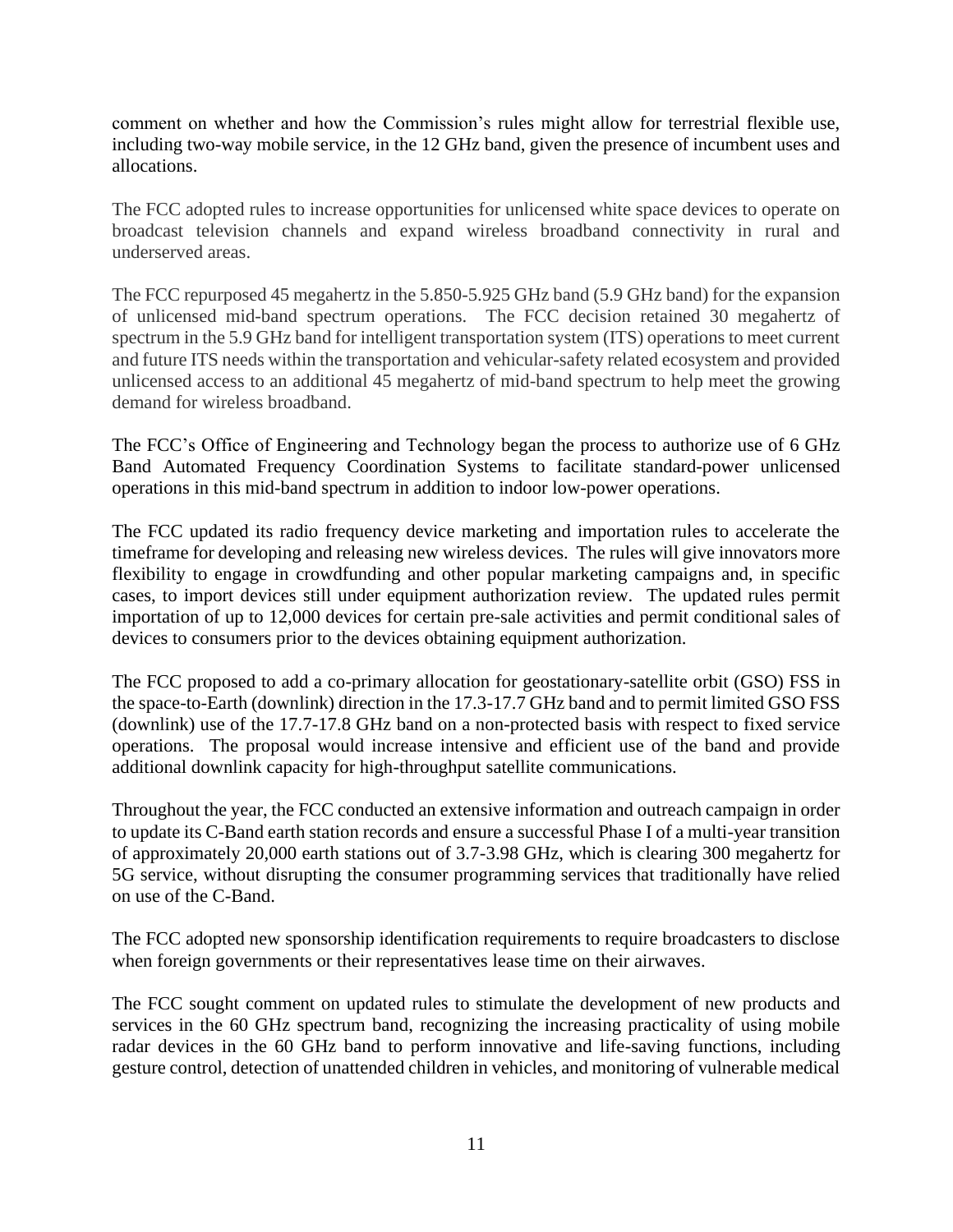patients. The Office of Engineering and Technology also issued eleven waivers to permit 60 GHz band radars to be used for automotive safety applications.

The FCC sought comment on allowing Wireless Multi-Channel Audio Systems (WMAS), on a licensed basis in frequency bands where wireless microphones already are currently authorized. WMAS is an emerging wireless microphone technology that would enable more microphones per megahertz of spectrum, an efficiency that can benefit music venues or convention centers with multiple performers or speakers.

The FCC's Office of Engineering and Technology granted two waivers to permit ultrawideband devices to be used for train positioning and control to improve rail safety.

The FCC created new innovation zones in and nearby North Carolina State University in Raleigh, North Carolina and Northeastern University in Boston, Massachusetts to allow for advanced wireless communications and network innovation research.

The FCC permitted AM radio stations to broadcast an all-digital signal on a voluntary basis. This technology shift has the potential to benefit AM stations by enabling them to offer listeners higher quality audio and new ancillary data services.

WTB issued a public notice to refresh the record regarding a petition for rulemaking filed by the Aerospace Industries Association (AIA) to address the growing need of the unmanned aircraft systems (UAS) industry for access to licensed spectrum. In its petition, AIA asked the Commission to adopt licensing and service rules for command-and-control links in the 5030-5091 MHz band to support UAS operations in the United States.

WTB and the Public Safety and Homeland Security Bureau (PSHSB) adopted an Order terminating the proceeding for PS Docket No. 13-42 (the T-Band Reallocation Proceeding) as a result of the signing of the Don't Break Up the T-Band Act into law. The T-Band Act repealed section 6103 of the Middle Class Tax Relief and Job Creation Act of 2012, which mandated that the Commission reallocate and auction frequencies used by public safety eligible entities in the 470-512 MHz spectrum (T-Band Mandate).

Following the repeal of the T-Band Mandate, WTB and PSHSB jointly issued a public notice modifying suspensions of the acceptance and processing of certain Part 22 and Part 90 applications for T-Band spectrum. The Bureaus announced that they would process pending applications and resume processing renewal requests, lifting the freeze the Bureaus had previously imposed in 2012. The Bureaus issued a further notice updating the list of TV stations that private land mobile radio applicants in the T-Band must protect when filing applications and confirmed the availability of the list online.

The FCC granted three petitions for reconsideration of particular aspects of the 2017 Report and Order which reorganized and updated the FCC's Part 95 Personal Radio Services rules. Grant of the petitions benefits CB radio users by permitting Frequency Modulation as an optional modulation scheme in the CB Radio Service, and increases the safety of radio users by allowing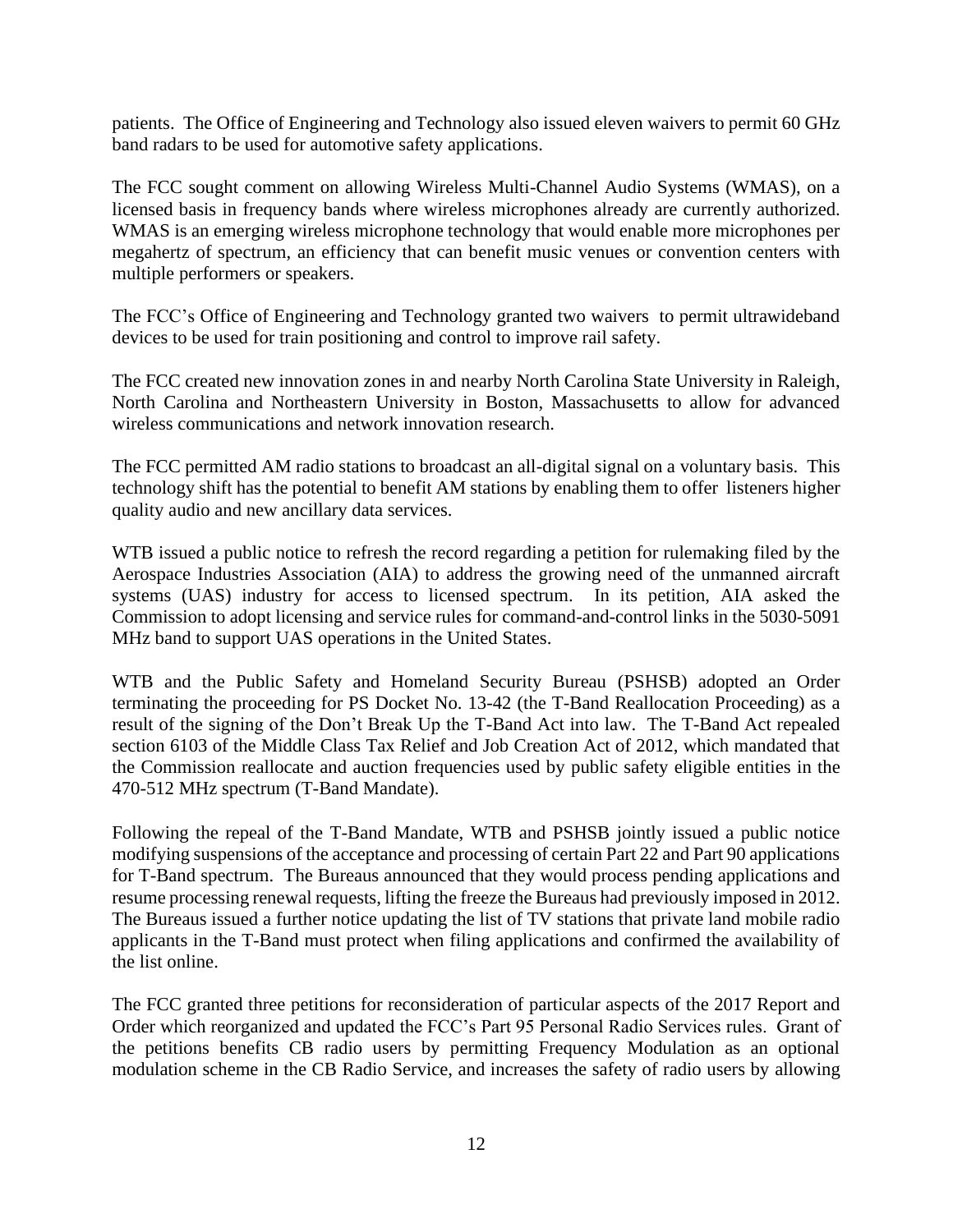automatic or periodic location and data transmissions on General Mobile Radio Service and Family Radio Service frequencies.

The FCC updated the question pool for the Commercial Operator License Examination (COLE) by amending Element 7 (Global Maritime Distress and Safety System) to reflect updated radio operating practices.

The FCC opened the filing window for broadband applications in the 900 MHz band transition. This band transition from narrowband to broadband expands spectrum capacity to meet today's needs while simultaneously allowing for next generation applications to keep innovation moving forward.

WTB extended the deadlines of all filing requirements for licenses and applications coming from all Louisiana parishes and Mississippi counties in the wake of the significant damage and disruption to electricity and communications caused by Category 4 Hurricane Ida in September 2021. WTB extended deadlines falling within the period from August 29, 2021 to September 30, 2021 to October 1, 2021. The extension included Wireless Radio Services applications, notifications and reports pursuant to Parts 1 (Subpart F only), 13, 20, 22, 24, 27, 30, 74 (excluding Subparts G and L), 80, 87, 90, 95, 96, 97 or 101 and all construction deadlines.

WTB granted various license assignments and modification applications with associated rule waivers to enable U.S. freight and passenger rails to continue to deploy and upgrade robust positive train control systems and improve rail safety nationwide.

The FCC issued a notice of inquiry into the ongoing global semiconductor shortage, and its impact on the communications industry. It received comments from dozens of parties across a variety of interests and industries, providing the FCC with important information and context on the issue and potential solutions to it.

WTB granted requests for waiver of the requirements in sections 90.1307, 90.1311, 90.1338, and 96.21 in order to allow certain wireless broadband licensees additional time to transition their part 90 operations to part 96 operations in the 3650-3700 MHz band. WTB also issued additional extensions to individual licensees on a case by case basis.

WTB conditionally granted the National Football League's (NFL) request for a waiver of section 96.39(c)(2) of the Commission's rules governing the Citizens Broadband Radio Service in order to allow the NFL to continue to operate its coach-to-coach communications system in the limited circumstances of an Internet outage in NFL stadiums, during NFL football games but after authority to operate within the stadium has been obtained from a Spectrum Access System.

The FCC issued a Notice of Inquiry seeking comment on the status of Open Radio Access Networks (Open RAN) in order to determine where the technology stands currently and what steps are required to deploy Open RAN networks broadly and at scale.

The FCC hosted the Open RAN Solutions Showcase in July of 2021 in order to connect vendors of interoperable, open interface, standards-based 5G network equipment and services with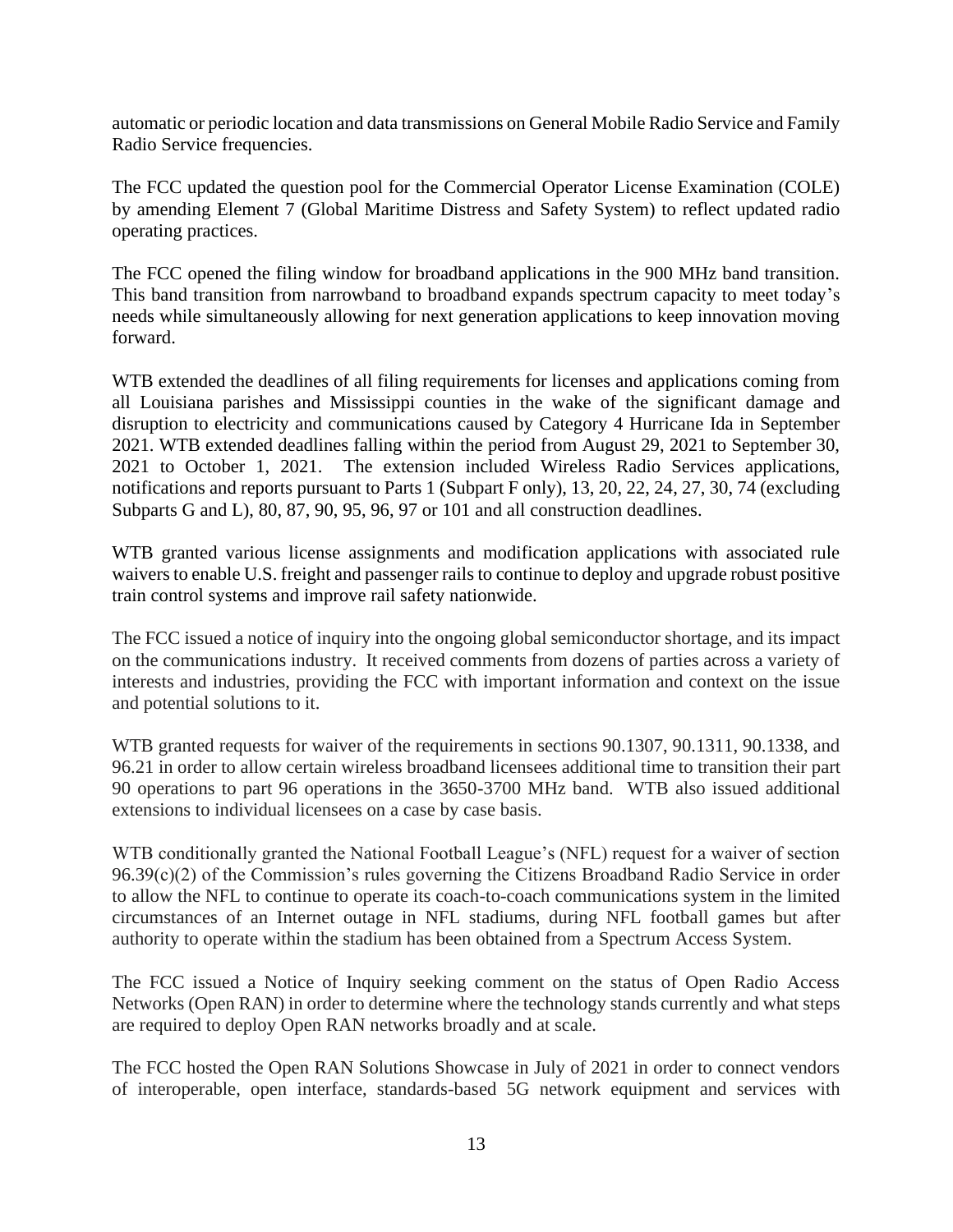interested parties. The Showcase featured over 30 vendors whose equipment and services will be ready and available for purchase and installation by January 1, 2022, if not sooner.

WTB and PSHSB modified the filing freeze on the 5850-5925 MHz spectrum band (5.9 GHz band) to allow for acceptance and processing of intelligent transportation systems (ITS) applications. The freeze was placed initially on Part 90 applications to allow stabilization in the 5.9 GHz landscape while the Commission considered future uses of the band. This modification allowed licensees to register new roadside units to operate within the modified band once the new plan, making the lower megahertz (5850-5895 MHz) available for unlicensed uses and the upper 30 megahertz (5895-5925 MHz) for ITS services, for the band was in place.

WTB and PSHSB provided guidance to intelligent transportation systems (ITS) licensees seeking waivers of the freeze of the 5.9 GHz band to allow for such licensees to operate cellular vehicle to everything (C-V2X) band technology in the upper 30 megahertz of the band (5.895-5.925 GHz).

WTB and PSHSB implemented the Commission's decision to require all Wireless Radio Service applications to be filed electronically as of June 29, 2021. This transition decreased costs associated with filings for both the Commission and consumers, and enhanced transparency of and access to important data.

WTB extended the existing exemptions of certain Global Maritime Distress and Safety System (GMDSS) radio equipment carriage requirements of 27 Alaskan fishing vessels from January 31, 2022 to January 31, 2023 or until one year after the Commission implements section 8336 of the 2021 National Defense Authorization Act (2021 NDAA), whichever is sooner.

The FCC issued an NPRM to fulfill its statutory mandate under Section 8416 of the 2021 NDAA, which directed the FCC to initiate a rulemaking proceeding by June 30, 2021 to consider whether to authorize devices used to mark fishing equipment in radio frequencies assigned for Automatic Identification System (AIS). The NPRM explored whether to authorize devices that can be used to mark fishing equipment for use on AIS channels without undermining the core purpose of AIS to prevent maritime accidents.

WTB continued its efforts to support and facilitate the ongoing transition of the 3700-4200 MHz band (C-band) to enable introduction of new terrestrial wireless services. Notably, WTB (1) announced CohnReznick LLP and subcontractors Squire Patton Boggs (US) LLP, and Intellicom Technologies, Inc. as the Relocation Payment Clearinghouse (Clearinghouse) for the C-band transition; (2) issued a Public Notice to set forth the Commission's *ex parte* rules as applied to presentations regarding the C-band transition by the Relocation Coordinator and Clearinghouse; (3) established new dockets for C-band transition relocation dispute referrals as well as Clearinghouse disputes and appeals; (4) opened two windows for Transition Plan updates from eligible space station operators; (5) set procedures for the Phase I Accelerated Relocation Certification process; and (6) sought comment on and established an Incremental Reduction Plan for Phase I Accelerated Relocation Payments. The FCC also addressed ACA Connects - America's Communications Association's application for review of the WTB Public Notice setting lump-sum payment amounts relating to relocation of incumbent earth stations as part of the C-band transition.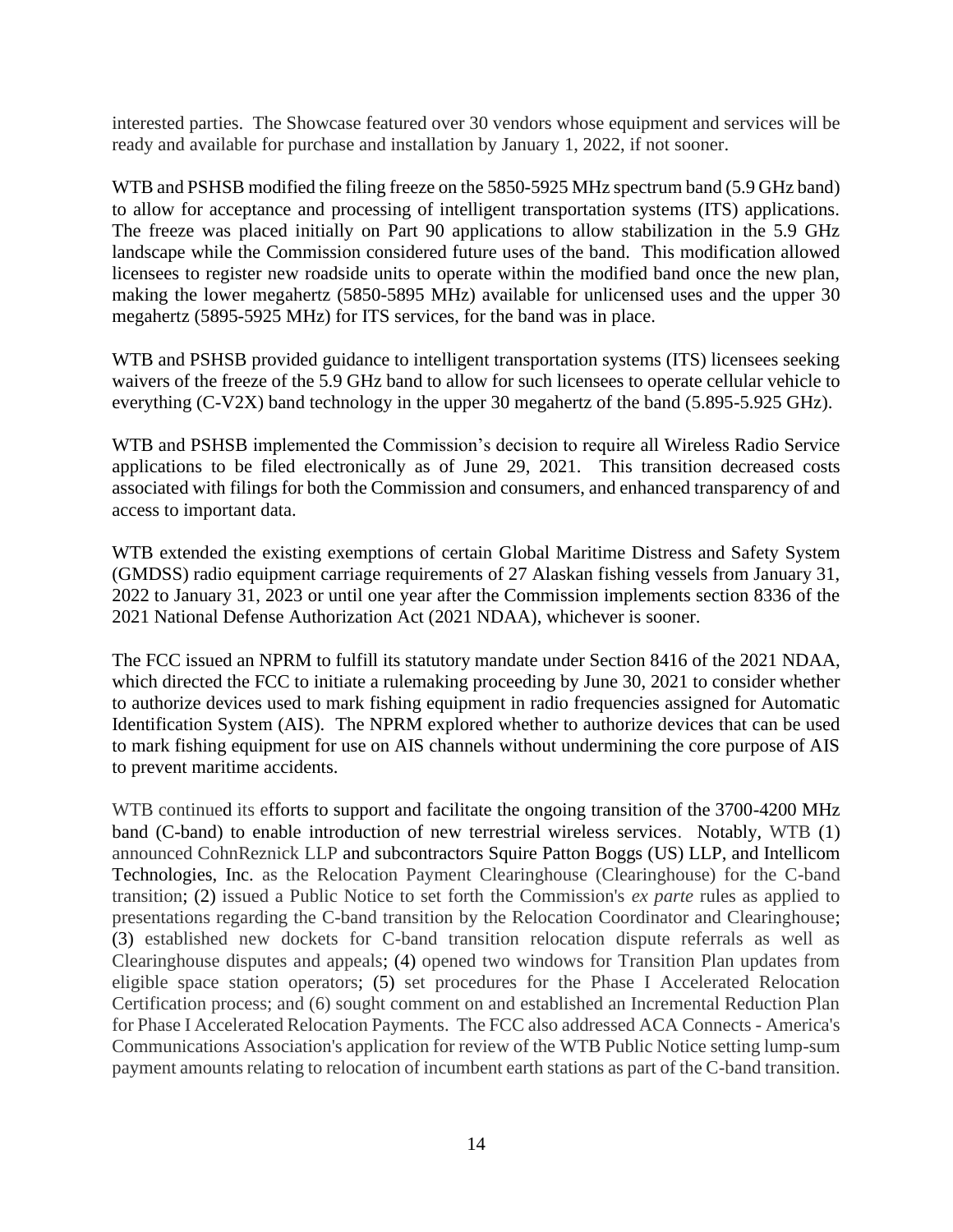The FCC re-established the Technological Advisory Council (TAC), a Federal advisory committee consisting of leading technology experts who provide technical expertise to the Commission to help identify important areas of innovation and develop informed technology policies supporting the United States' competitiveness in the global economy. There are four working groups within the TAC, specifically focused on 6G, artificial intelligence, advanced spectrum sharing, and emerging wireless technologies. The TAC will operate for a period of two years.

# *PROTECTING CONSUMERS AND PUBLIC SAFETY*

*Develop policies that promote the public interest by providing consumers with freedom from unwanted and intrusive communications, improving the quality of communications services available to those with disabilities, and protecting public safety.*

## *FY 2021 PERFORMANCE HIGHLIGHTS*

#### **Robocall Related Actions**

The FCC continued to act aggressively to target and eliminate unlawful robocalls:

- The FCC proposed rules to ensure networks that serve as entry points for foreign-originated phone calls do their part to prevent traffic from illegal robocalls. The proposed rules would require these companies to apply STIR/SHAKEN caller ID authentication to, and perform robocall mitigation on, all foreign-originated calls with U.S. numbers. Implementation of caller ID authentication using the STIR/SHAKEN framework reduces the effectiveness of illegal spoofing, helps law enforcement identify bad actors, and improves voice service providers' blocking of robocalls using illegally spoofed caller ID information before those calls reach their subscribers.
- The FCC adopted rules establishing a process to review actions affecting a voice service provider's ability to comply with the STIR/SHAKEN caller ID authentication framework. To participate in STIR/SHAKEN, a provider must possess a digital "token" which the private Governance Authority that oversees the STIR/SHAKEN framework may revoke.
- The FCC sought comment on shortening the amount of time afforded to certain small voice service providers for implementing caller ID authentication using the STIR/SHAKEN framework spoofed caller ID information before those calls reach subscribers.
- The FCC adopted rules requiring voice service providers to meet certain affirmative obligations and to better police their networks against illegal calls. The FCC encouraged more blocking of illegal calls by expanding its call blocking safe harbor to cover networkbased blocking. The FCC also adopted rules to provide greater transparency and ensure that consumers and legitimate callers can identify erroneously-blocked calls.
- The FCC clarified that voice service providers may legally block the robocalls used to perpetrate One-Ring scams.
- The FCC proposed new rules to protect 911 call centers, also known as Public Safety Answering Points (PSAPs), from unwanted robocalls. The FNPRM would require voice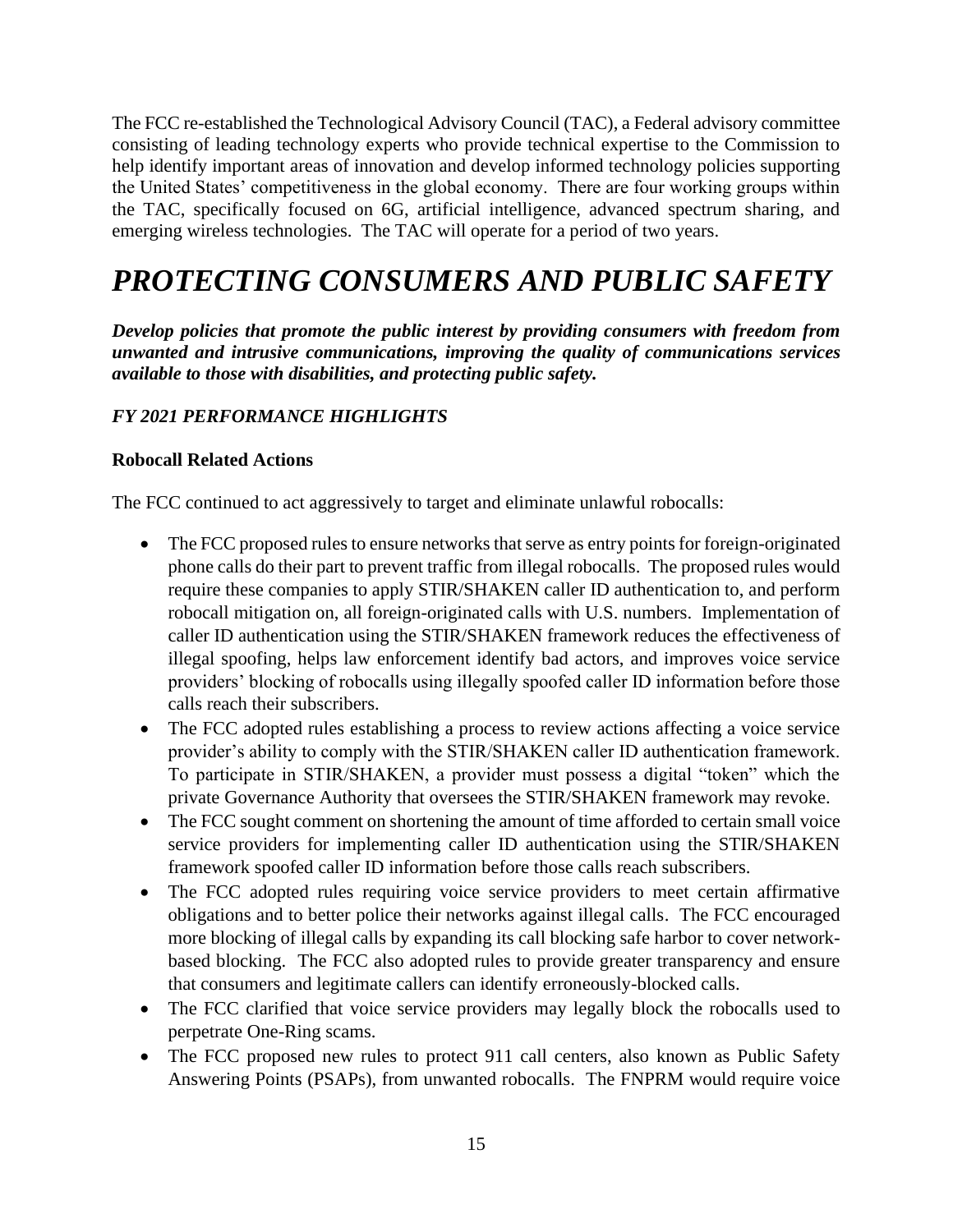service providers to block robocalls made to 911 call center telephone numbers listed on a PSAP Do-Not-Call registry.

- The FCC clarified that federal and state government contractors, as well as local governments and their contractors, must receive prior express consent to call consumers per the Telephone Consumer Protection Act (TCPA).
- The FCC adopted rules to limit exemptions under the TCPA with respect to the classes of parties that may make calls, the classes of parties that may be called, and the number of such calls that may be made pursuant to an exemption to the consent requirement.
- The FCC proposed updating its rules governing interconnected VoIP providers' direct access to phone numbers to address problems from the growth of widely available VoIP software that can allow bad actors to make spoofed robocalls.
- The FCC released "Call Blocking Tools Available to Consumers," a report on the call blocking and labeling services offered to consumers by voice service providers and thirdparty analytics companies. Providers report that they are offering consumers more blocking tools and blocking more calls, but that not all consumers have opted into call blocking technologies offered by providers.
- The FCC's Hospital Robocall Protection Group (HRPG) adopted best practices to protect hospitals from robocalls.
- The FCC adopted rules establishing a formal system by which private entities like hospitals or other institutions can provide information about suspected robocall or spoofing campaigns directly to the FCC through a new online portal.
- The FCC launched the Robocall Mitigation Database through which voice service providers are required to inform the agency of their robocall mitigation efforts. Phone companies must refuse to accept traffic from voice service providers not listed in the Database. Companies granted an extension for compliance with the call authentication mandate contained in the TRACED Act and FCC rules – generally small companies and/or providers of non-IP-based services – must file reports on steps they are taking to ensure they are not the source of illegal calls. All of the largest phone carriers certified to implementation of STIR/SHAKEN standards on their IP networks.

The FCC's Enforcement Bureau undertook the following actions with respect to robocalls:

- A fine of \$225 million against telemarketers for transmitting approximately one billion robocalls, many of them illegally spoofed, to sell short-term, limited-duration health insurance plans.
- A fine of \$37,525,000 against a company for making more than 2.3 million unlawful spoofed telemarketing calls, including some to wireless phones without prior consent. The company used spoofed numbers that, in some instances, belonged to unrelated thirdparties, subjecting them to unwanted and angry callbacks.
- A fine of \$9,918,000 for almost 5,000 robocalls that illegally spoofed local numbers with the intent to cause harm or wrongfully obtain something of value in communities that were in the midst of political campaigns or had recently experienced major public controversies.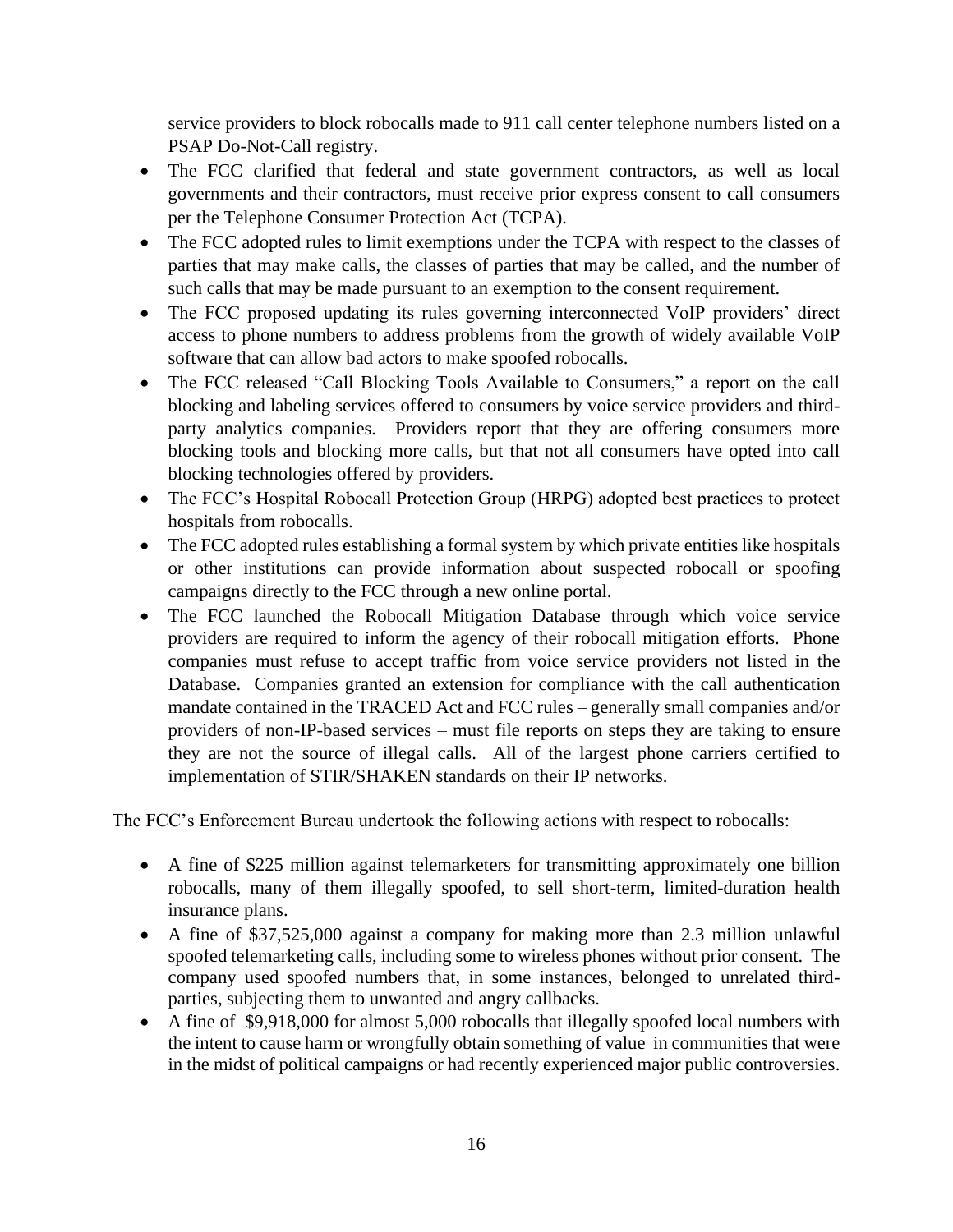- A fine of \$9,997,750 for more than 47,000 robocalls that illegally spoofed a competitor's telephone number for calls containing false accusations against a candidate for state office.
- A proposed \$5,134,500 fine against individuals and a company for apparently making 1,141 unlawful robocalls to wireless phones without prior express consent in violation of the TCPA.
- A Report and Order to implement a streamlined process for private entities to submit information about robocall and spoofing violations through an online web portal monitored by the Enforcement Bureau.
- Selection of USTelecom's Industry Traceback Group to remain the registered consortium for industry-led tracebacks of suspected illegal robocalls.
- Execution of a Memorandum of Understanding between the FCC and the Australian Communications and Media Authority to foster the exchange of information in connection with efforts to combat unlawful robocalling and spoofing.
- Cease-and-desist letters to 13 voice service providers for apparently originating illegal robocall traffic, warning the providers that they risked having all of their traffic blocked by downstream voice service providers if they failed to take steps to effectively mitigate illegal traffic within 48 hours or if they failed to inform the Commission and the Traceback Consortium within 14 days of the steps taken to implement effective measures to prevent customers from using the providers' networks to make illegal robocalls.

### **Additional Enforcement Actions and Fraud Investigations**

The FCC undertook a number of enforcement actions and investigations in fulfilling its mission to enforce the Commission's rules, deter waste, fraud and abuse, and protect consumers from illegal or unfair practices. Results of those actions and investigations included:

- A Consent Decree which includes a \$12.5 million civil penalty, \$28 million repayment to the Telecommunications Relay Services (TRS) Fund, and a robust compliance plan to ensure compliance with the Commission's TRS rules, including prohibitions against providing incentives for users to register for and/or use Internet Protocol Captioned Telephone Service (IP CTS) and ensuring that required documentation is collected from users and maintained.
- A Consent Decree which includes a \$3.5 million civil penalty and a compliance plan to ensure that non-exempt video programming that streams over the internet includes closed captioning in compliance with Commission rules. This was the first consent decree and first enforcement action related to Internet Protocol (IP) closed captioning rules since their adoption in 2012.
- A Forfeiture Order finding eighteen stations in eight station groups liable for failing to negotiate for retransmission consent in good faith, and imposed fines up to \$1.5 million on each licensee. The FCC imposed a per-station penalty of \$512,228 against each Defendant.
- A Notice of Apparent Liability for Forfeiture of \$518,283 against a broadcast licensee for violation of the Commission's prohibition against owning two top-four television stations in the same Designated Market Area (DMA), which resulted in the ownership and operation of two of the top-four stations in the Anchorage, Alaska DMA.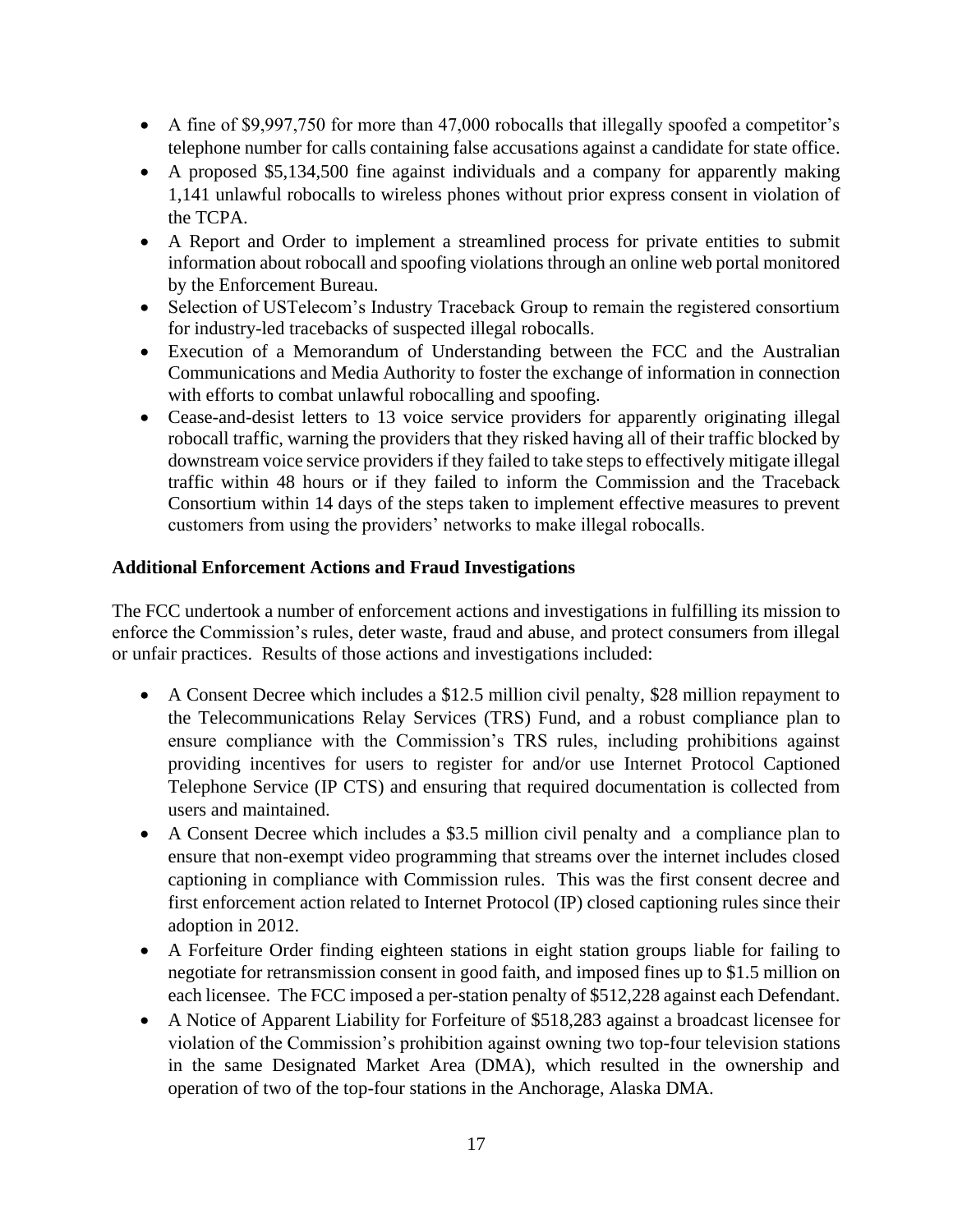- A fine of \$4,145,000 against a company for switching consumers from their preferred carrier to that company without permission and adding unauthorized charges to consumers' bills.
- Fines against two companies for \$327,290 and \$207,290 respectively for providing unlicensed wireless broadband-based GPS services under the guise of providing radarbased location services.
- A denial of a petition asking the agency to reconsider its \$2,861,128 fine for marketing drone transmitters that did not comply with FCC equipment marketing rules.
- A \$200 million penalty against a company to resolve an investigation of a subsidiary's compliance with the Commission's rules regarding waste, fraud and abuse in the Lifeline program for low-income consumers, coupled with extensive compliance obligations to deter future violations.
- A fine of \$49,598,488 against a company for violations of Universal Service Fund program rules that resulted in millions of dollars in improper payments.
- A \$125,000 civil penalty and consent decree, along with a compliance plan to ensure that a broadcast licensee conducts on-air contests fairly and in compliance with the Commission's rules.
- Enforcement actions against property owners and managers that knowingly tolerate pirate broadcasting on their properties, exercising the Commission's new authority under the Pirate Act. Parties that knowingly facilitate illegal broadcasting on their property are liable for fines of up to \$2 million.
- Settlement recoveries of \$28,750,000 to reimburse the Universal Service Fund for fraudulent claims in the E-Rate program including safeguards to ensure future compliance.

### **Additional Consumer Related Actions**

The FCC approved a Second Report and Order to establish the ability to text 988 to directly reach the National Suicide Prevention Lifeline to better support at-risk communities in crisis, including youth and individuals with disabilities. The Order adopts a uniform implementation deadline requiring covered text providers to support text messaging to 988 by July 16, 2022—the same date the FCC has established 988 as the 3-digit dialing code for Americans to reach the National Suicide Prevention Lifeline by telephone.

The FCC approved an NPRM to address the risks posed by subscriber identity module (SIM) swapping scams and port out fraud. In these particular scams, bad actors are able to steal consumer cell phone accounts without gaining access to the physical phone. The NRPM proposed to amend the Customer Proprietary Network Information (CPNI) and Local Number Portability rules to require carriers to adopt secure methods of authenticating a customer before redirecting a customer's phone number to a new device or carrier. It also proposes requiring providers to immediately notify customers whenever a SIM change or port request is made on customers' accounts.

The FCC sought comment on potential updates to the video relay service (VRS) compensation plan through the TRS Fund.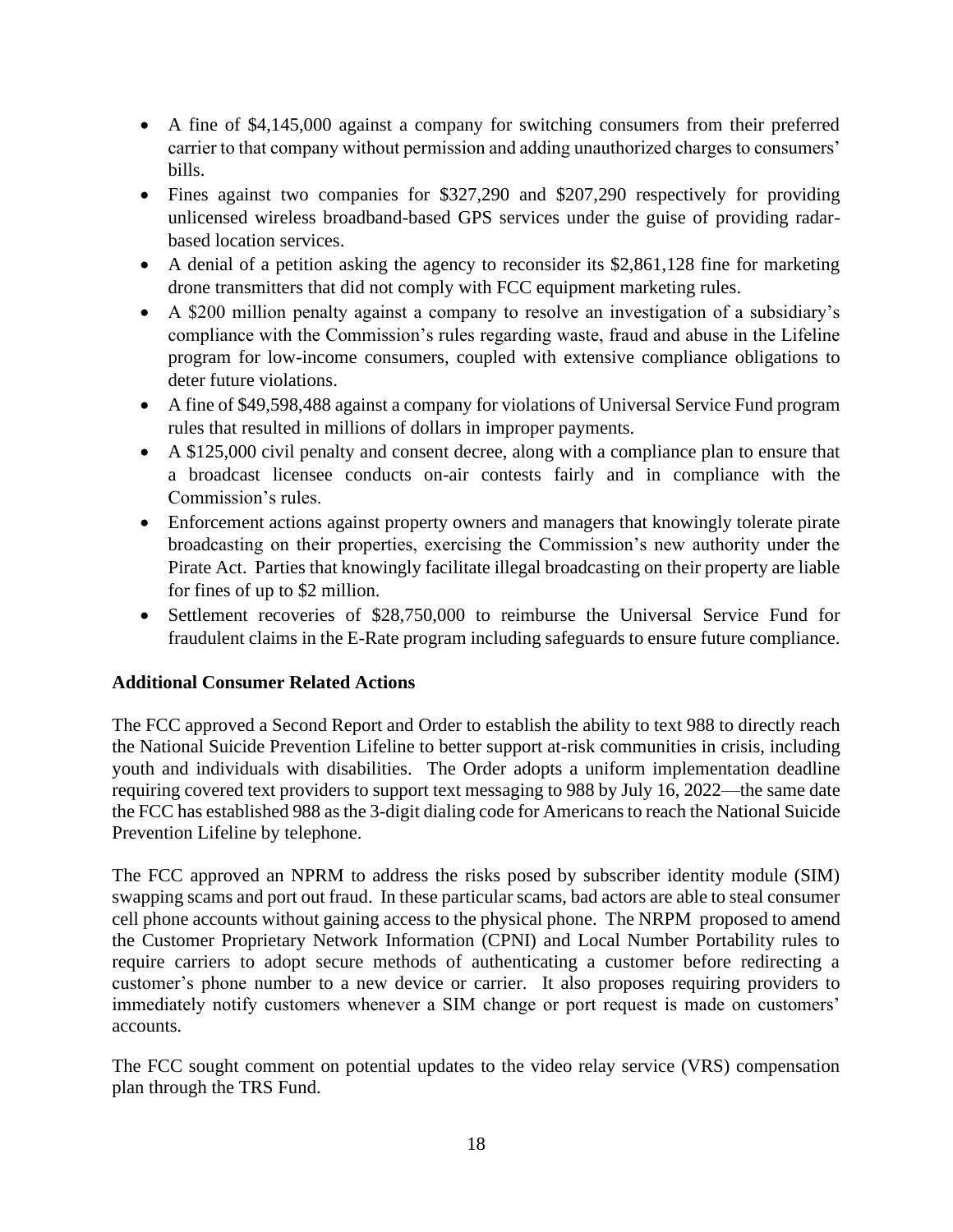The Commission expanded the audio description requirements to an additional 40 television markets over the next four years. The action ensures that a greater number of individuals who are blind or visually impaired can be better connected, informed, and entertained by television programming.

The FCC issued an Order directing an interconnected VoIP provider to take immediate steps to ensure individuals with disabilities have access to information provided to other customers and to file annual compliance certifications. This was the first Order addressing an informal complaint filed pursuant to the Twenty-First Century Communications and Video Accessibility Act complaint rules.

The Commission adopted an updated technical standard for wireless hearing aid-compatible devices that was developed by the American National Standards Institute (ANSI) and extended the current March 1, 2021 deadline for handset manufacturers to meet a volume control requirement when certifying new handset models as hearing aid-compatible. The Commission also refined the hearing aid compatibility labeling requirements to account for this new technical standard. In addition, to establishing handset volume control specifications for the first time, the new standard applies to a wider range of frequency bands and technologies, replaces the current rating system for evaluating handset hearing aid compatibility with a more consumer-friendly approach, and harmonizes testing methodologies with international standards.

The FCC's Hospital Robocall Protection Group (HRPG) adopted best practices to protect hospitals from robocalls.

## **Public Safety**

The FCC took several actions to improve public safety and national security:

- The FCC adopted rules to improve the way the public receives emergency alerts on their mobile phones, televisions, and radios by combining the current "Presidential Alerts" category, which is non-optional on devices that receive Wireless Emergency Alerts, with alerts from the FEMA Administrator to form a new non-optional alert class called "National Alerts."
- Three \$100,000 settlements and consent decrees with extensive compliance plans to ensure the three largest wireless carries began providing available z-axis location information on a nationwide basis and included specific testing, reporting, and public interest conditions.
- The FCC closed out its 800 MHz band reconfiguration program, which enabled public safety, critical infrastructure, and other licensees in the band to operate free of the interference that previously plagued first responder communications in these frequencies.
- The FCC adopted a framework for sharing communications outage information with state, federal and Tribal nation agencies to improve their situational awareness, and enhance their ability to respond more quickly to outages affecting their communities.
- The FCC proposed rules to promote public safety by ensuring that 911 call centers and the public receive timely and useful notifications of network disruptions that affect 911 service.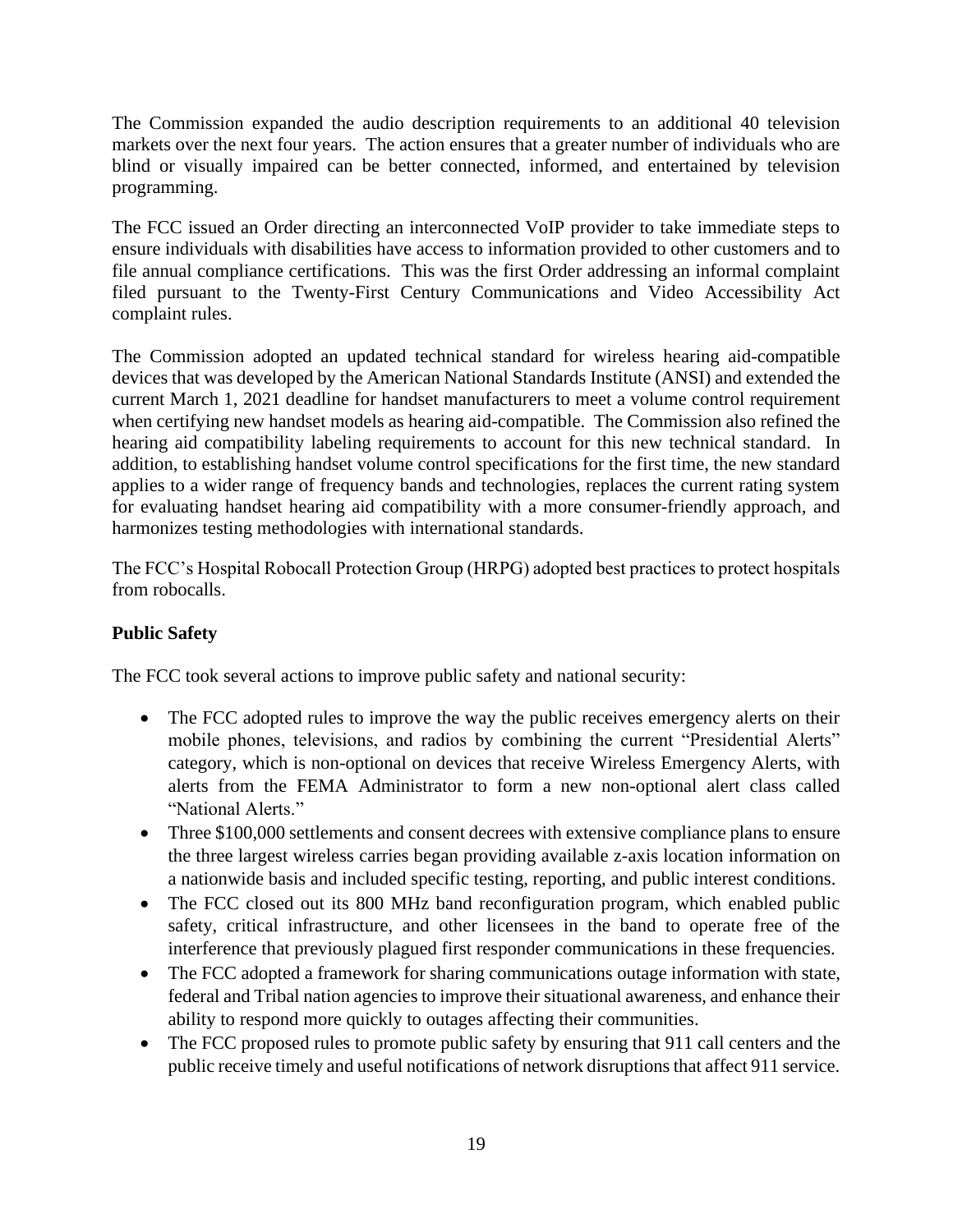- The FCC sought comment on potential improvements to the Wireless Network Resiliency Cooperative Framework, including evaluating what triggers its activation, its scope of participants, whether existing Framework elements can be strengthened, any gaps that need to be addressed, and whether some or all of the Framework should be codified in the Commission's rules.
- The FCC adopted a baseline set of national security and law enforcement questions for companies with foreign ownership seeking to participate in the U.S. telecommunications market. These standard questions will generally apply to companies submitting applications to provide international telecommunications services, deploy submarine cables, operate certain wireless and broadcast facilities, and assign or transfer control of such licenses.
- In June 2021, the FCC rechartered its Communications Security, Reliability, and Interoperability Council (CSRIC) for a two-year term and named a representative from the Cybersecurity and Infrastructure Security Agency as the U.S. Department of Homeland Security as a co-chair.
- The FCC adopted three Orders instituting proceedings to revoke authorizations previously issued to China Telecom Americas, China Unicom Americas, and Pacific Networks/ComNet. The Orders instituted these further proceedings due to concerns that China Unicom Americas' and Pacific Networks' and ComNet's ownership and control by the Chinese government raise significant national security and law enforcement risks that cannot be addressed through mitigation with the Executive Branch agencies.
- Based on the record in these proceedings, the FCC subsequently revoked the authorizations of both China Unicom Americas and China Telecom Americas. Specifically, on October 26, 2021, the Commission adopted an Order on Revocation and Termination (Revocation and Termination Order), revoking China Telecom Americas' domestic authority and revoking and terminating its international authority, pursuant to section 214 of the Communications Act. The Revocation and Termination Order directs China Telecom Americas to discontinue any domestic or international services that it provides pursuant to its section 214 authority no later than sixty (60) days following the November 2, 2021, release of the Revocation and Termination Order. On January 27, 2022, the Commission adopted an Order on Revocation directing China Unicom Americas to discontinue any domestic or international services that it provides pursuant to its section 214 authority within sixty days following the release of the Order (which occurred on February 2, 2022). Following the adoption of both orders, the Commission released a consumer guide with information about the discontinuance of services and the impact on consumers.
- The FCC adopted an Order that incorporated changes to the Commission's rules consistent with the Consolidated Appropriations Act, 2021, which appropriated \$1.895 billion for the Secure and Trusted Communications Networks Reimbursement Program. The Order increased the eligibility cap for participation in the Reimbursement Program from providers serving two million or fewer customers to those with 10 million or fewer customers.. The Secure and Trusted Communications Networks Reimbursement Program filing window opened up on October 30, 2021, and closed on January 28, 2022.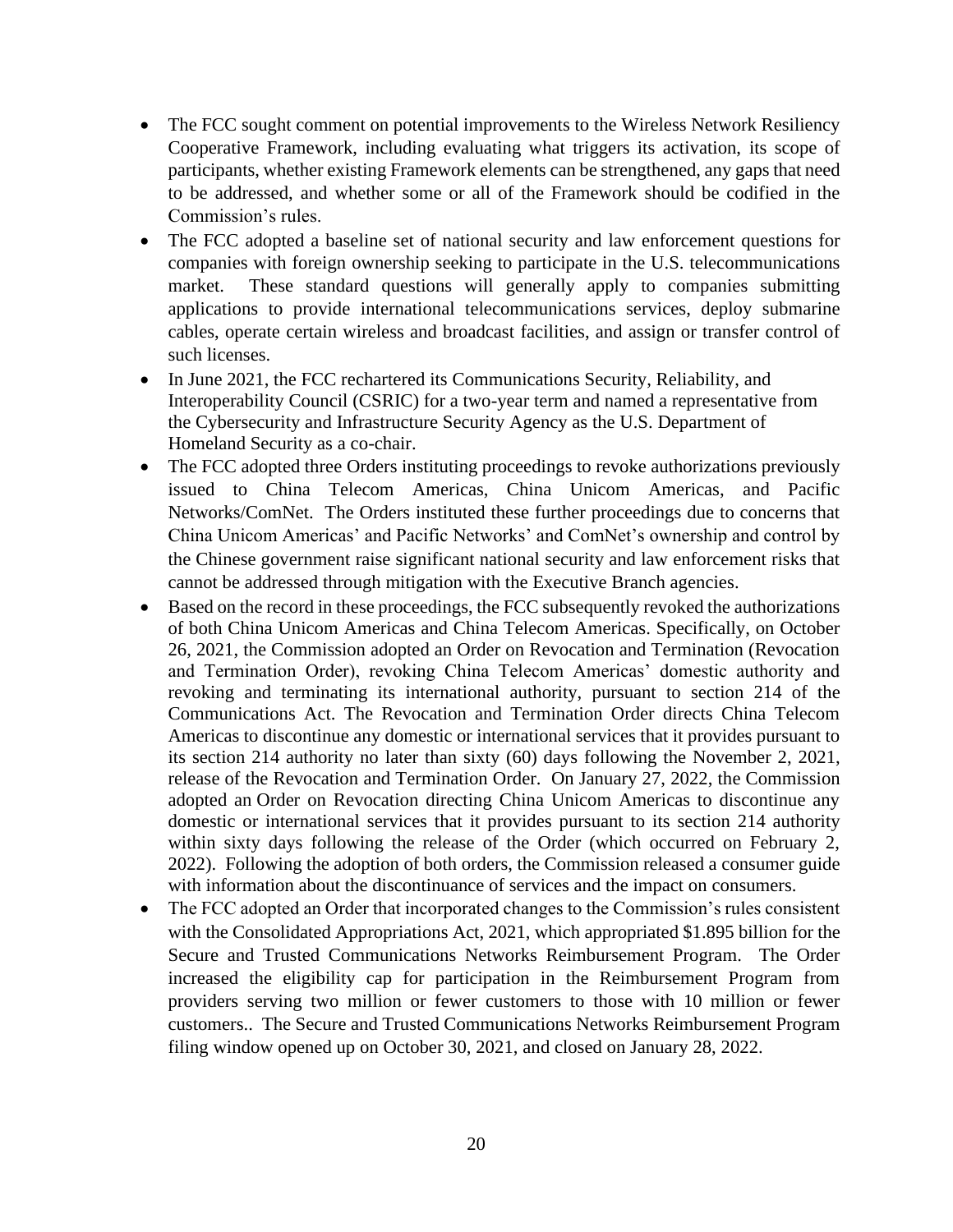- The Commission published the list of equipment and services covered by Section 2 of the Secure and Trusted Networks Act that are deemed to pose an unacceptable risk to the national security of the United States or the security and safety of United States persons.
- The FCC proposed rules to leverage its equipment authorization program to protect the U.S. communications networks from communications equipment and services that pose a national security risk or a threat to the safety of U.S. persons. The Notice seeks comment on how best to ensure that communications equipment listed on the "Covered List" that the Commission maintains pursuant to the Secure and Trusted Communications Networks Act is no longer authorized for operation in the United States. The Notice also sought comment on steps that could be taken in the Commission's competitive bidding program to promote more secure communications networks.
- The Commission adopted a Notice of Inquiry seeking comment on possible actions it could take to create incentives in its equipment authorization processes that would promote the development of more secure communications equipment (including IoT) and better cybersecurity practices.
- The FCC adopted a framework requiring the disabling of contraband wireless devices detected in correctional facilities upon satisfaction of certain criteria, and addressed issues involving oversight, wireless provider liability, and treatment of 911 calls.
- The FCC approved rules lowering the interim rate caps on interstate inmate calling services to \$0.12 per minute for all prisons and \$0.14 for jails with average daily populations of 1,000 or more, providing financial relief to the vast majority of incarcerated people. The Order also established caps on international calling services rates for the first time at all prison and jail facilities.
- The FCC adopted new rules implementing section 902 of the Don't Break Up the T-Band Act of 2020 to help address the diversion of 911 fees by states and other jurisdictions.
- To protect public safety operations in the 4.9 GHz spectrum band, the FCC rescinded stateby-state leasing rules adopted in 2020, finding that they risked fragmenting the band. The FCC also partially lifted a freeze on applications in this band to allow existing public safety licensees to modify their licenses and to license new permanent fixed sites. The FCC also sought comment on establishing a nationwide framework for the band.
- A \$125,000 civil penalty and consent decree, along with a compliance plan to ensure that a broadcast licensee adheres to antenna structure rules meant to protect the public from the hazards created to aviation safety by unlit antenna structures.
- The Enforcement Bureau issued Enforcement Advisories to remind licensees in the Amateur Radio Service, as well as licensees and operators in the Personal Radio Services, that the Commission prohibits the use of radios in those services to commit or facilitate criminal acts.

# *REFORMING THE FCC'S PROCESSES*

*Modernize and streamline the FCC's operations and programs to increase transparency, improve decision-making, build consensus, reduce regulatory burdens, and simplify the public's interactions with the agency.*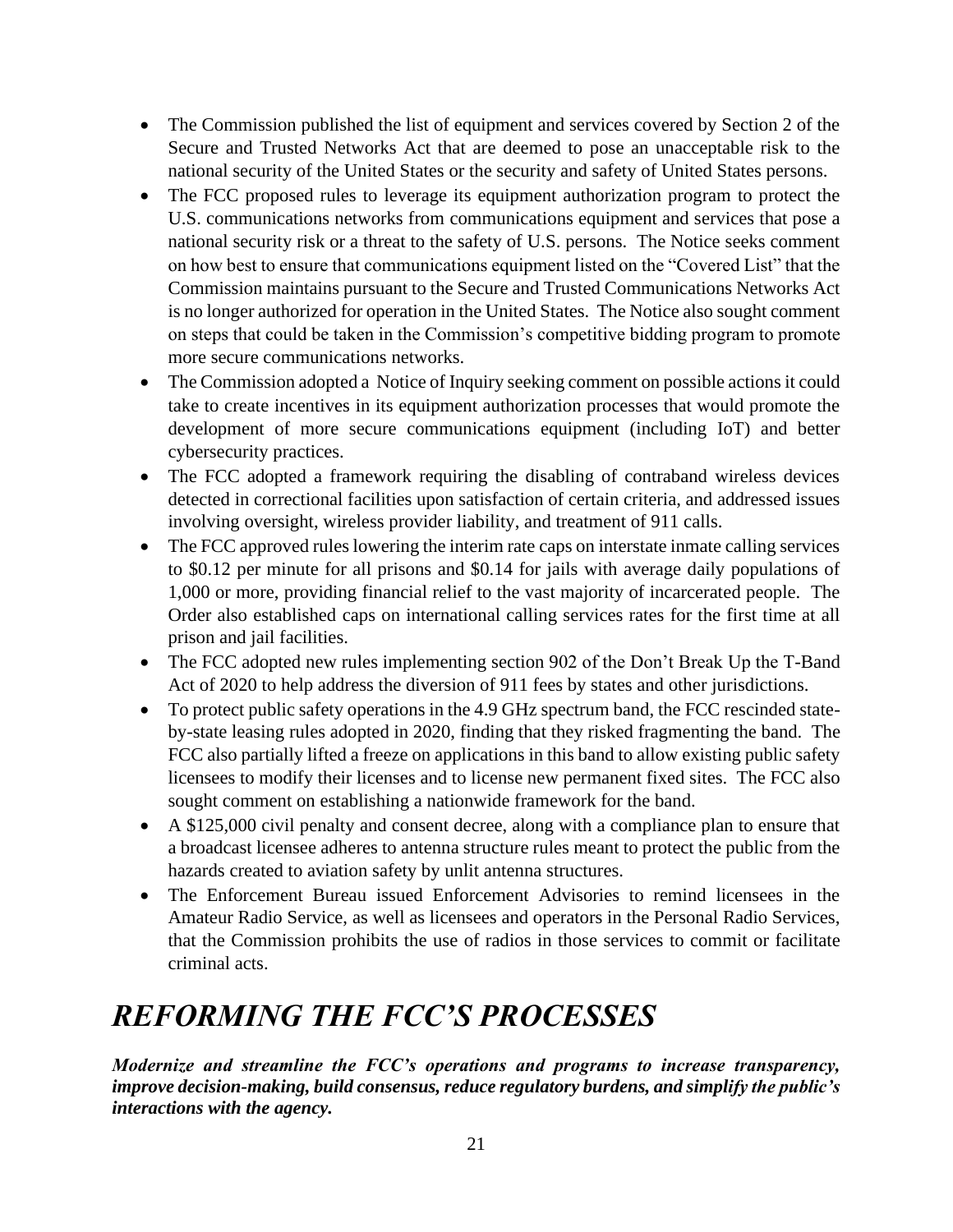## *FY 2021 PERFORMANCE HIGHLIGHTS*

The FCC proposed to amend rules implementing the Privacy Act of 1974. Those rules enable individuals to access and request changes as appropriate to the records that the Commission maintains about them. The proposed rule revisions would bring the Commission's rules up to date and make it easier for individuals to exercise their rights under the Privacy Act.

The FCC adopted rules requiring the electronic filing of all applications and reports in the International Bureau Filing System (IBFS). These rules extended electronic filing requirements to Section 325(c) Applications, Applications for International High Frequency Broadcast (IHF) Stations, and Dominant Carrier Section 63.10(c) Quarterly Reports.

The FCC adopted an order streamlining its Part 25 satellite rules. The rule revisions harmonize the licensing process for many classes of satellite space stations and earth stations, reduce burdens placed on applicants, and eliminate regulatory red tape standing in the way of the deployment of satellite-based services.

The FCC proposed rules to revise political programming and recordkeeping rules for broadcast licensees, cable television system operators, DBS, and SDARS licensees. The proposals included revising the definition of "legally qualified candidate for public office" to add the use of social media and creation of a campaign website to the existing list of activities that may be considered in determining whether an individual running as a write-in candidate has made a "substantial showing" of his or her bona fide candidacy.

The FCC sought to refresh the existing record regarding the statutorily mandated collection of data on the FCC Form 395-B, an employment report form intended to gather workforce composition data from broadcasters on an annual basis. The form and data have not been collected for many years.

The FCC modified rules governing the resolution of program carriage disputes between video programming vendors and multichannel video programming distributors to ensure a clear and expeditious complaint process for potential complainants and defendants.

The FCC sought comment on eliminating or amending outmoded or unnecessary regulations contained in the Code of Federal Regulations to better reflect current requirements and eliminate redundant, outdated, or conflicting technical provisions.

The FCC continued its efforts to modernize its Universal Licensing System (ULS), which is used to license wireless radio services for commercial, private, public, safety, and personal use.

The FCC's Enforcement Bureau met the percentage-based performance metrics and timeframe for contacting complainants or otherwise initiating action on complaints raising public safety interference issues within one calendar day of receipt by the Enforcement Bureau as set forth in FCC Public Notice, Enforcement Bureau Enhances Procedures for Public Safety and Industry Interference Complaints, DA 15-967 (rel. Aug. 27, 2015).